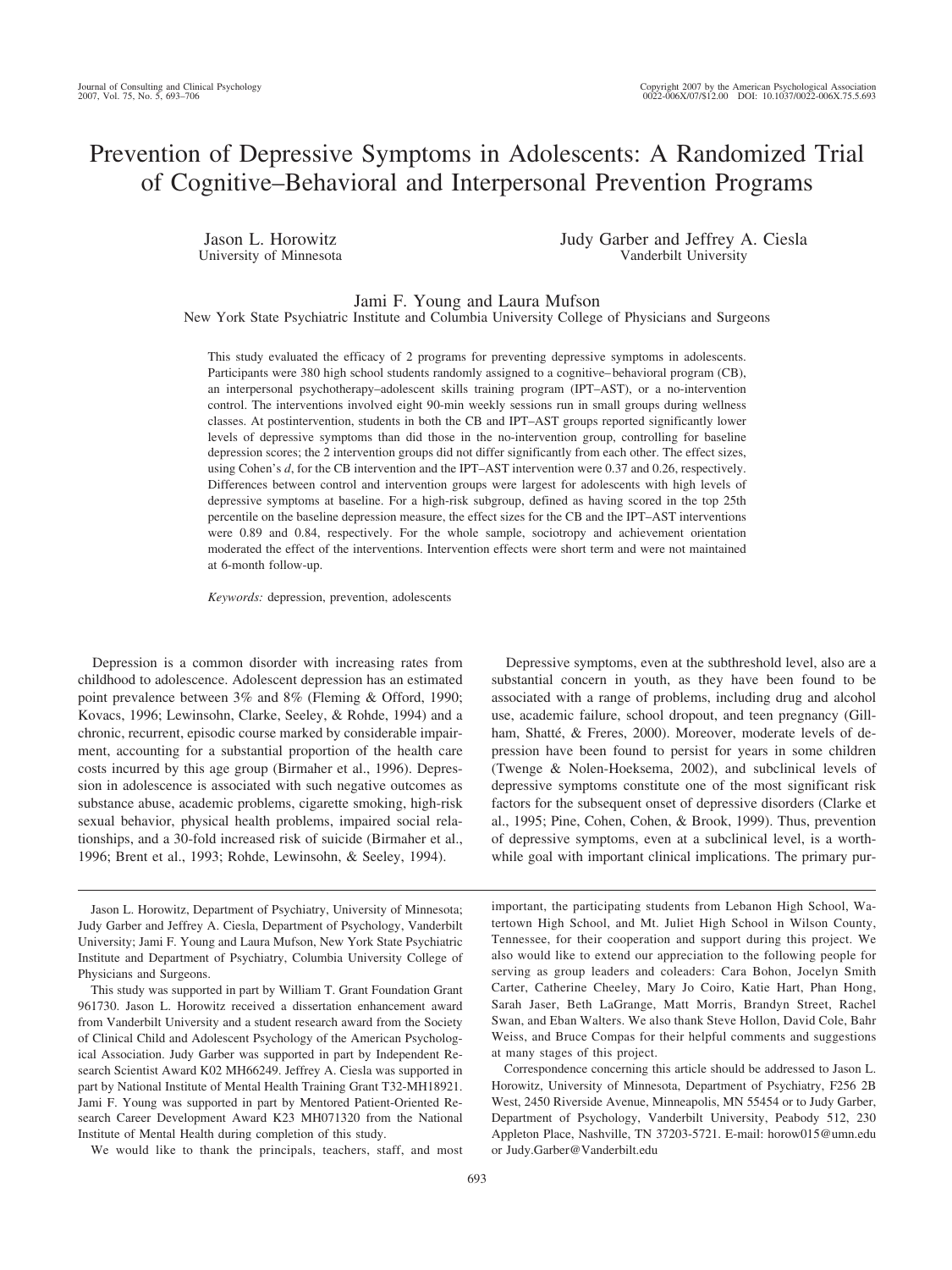pose of the present study was to compare the efficacy of two different prevention programs to each other and to a nointervention control condition.

The past decade has seen a growing emphasis on depression prevention. In general, depression prevention programs have produced small to moderate effects (Horowitz & Garber, 2006). An Institute of Medicine Report (Mrazek & Haggerty, 1994) classified prevention programs into three categories on the basis of the populations to whom the interventions are directed. *Universal* preventive interventions are administered to all members of a particular population. *Selective* prevention programs are provided to a subsample whose risk is deemed to be above average. *Indicated* preventive interventions are given to individuals who manifest subclinical signs or symptoms of a given disorder.

Each of these prevention approaches has both advantages and disadvantages. Programs for selective and indicated (targeted) samples have the benefit of reaching those youth most in need. In addition, when delivered in a group format, children selected for certain risk factors (e.g., parental depression) are likely to find peers with whom they can relate and draw support. Moreover, the program can be tailored to the particular risk factors shared by group members. A limitation of targeted programs, however, is that the screening procedures required to identify eligible participants add time and expense to the initial recruitment process.

In contrast, universal programs can reach large numbers of youth without a time-consuming selection process, particularly those children who may be at risk but who are not identified through screening. Universal programs also avoid the potential stigma of identifying children as being "at risk." For this reason, school administrators often prefer programs that can be delivered as part of a regular class curriculum. There are also data analytical advantages to using universal samples, which typically contain within them children who are at increased risk (e.g., have subthreshold levels of symptoms). Separate analyses can be done examining the effects of the intervention for this important subgroup of participants (e.g., Spence, Sheffield, & Donovan, 2003). A drawback of universal prevention programs, however, is that they typically require large samples sizes to show an effect (Cuijpers, 2003) and therefore generally have produced nonsignificant results or smaller effect sizes than targeted programs (Horowitz & Garber, 2006; Merry, McDowell, Hetrick, Bir, & Muller, 2006). In addition, there has been little evidence of longterm preventive effects for universal interventions.

Most effective depression prevention programs implemented to date have been cognitive– behavioral (e.g., Clarke et al., 2001; Gillham, Reivich, Jaycox, & Seligman, 1995; Pössel, Horn, Hautzinger, & Groen, 2004; Spence et al., 2003). These programs teach cognitive strategies such as identifying and challenging automatic negative thoughts, as well as social problem-solving skills such as perspective taking, goal setting, and decision making. In addition, several interventions (e.g., Penn Prevention Program) teach coping skills for dealing with stress.

There also is some evidence that an interpersonal approach to depression prevention may be effective, particularly for girls. Forsyth (2000) found a large effect for an interpersonally oriented program in a sample of mostly female college students. Recently, Young, Mufson, and Davies (2006) reported that an interpersonal depression prevention program had a significant positive effect on depressive symptoms and overall functioning for a predominantly female sample of middle school children. It is premature, however, to conclude that interpersonal prevention approaches are more effective for females than males or that females do better in interpersonal than cognitive programs, because no study has yet explicitly compared males and females in cognitive– behavioral versus interpersonal prevention programs.

Girls and boys may respond differently to prevention programs, although empirical evidence of such gender differences has been inconsistent (Merry et al., 2006). Clarke, Hawkins, Murphy, and Sheeber (1993) found that a cognitive– behavioral program resulted in short-term improvement in symptoms for boys, but not for girls. In addition, two school-based universal interventions (Ialongo et al., 1999; Kellam, Rebok, Mayer, Ialongo, & Kalodner, 1994) designed to prevent depression by improving achievement and mastery learning were found to be more effective for boys than girls. In contrast, the Penn State Adolescent Study (Petersen, Leffert, Graham, Alwin, & Ding, 1997), which used a cognitive– behavioral approach, reported improvement among girls and increased symptoms among boys at posttreatment. In a primary care setting, girls in the Penn Resiliency Program had reduced depressive symptom scores compared with girls in the usual care control condition, whereas there was no such difference for boys (Gillham, Hamilton, Freres, Patton, & Gallop, 2006). Thus, no firm conclusions can be drawn regarding gender differences in response to different types of depression prevention programs. Therefore, another goal of this study was to examine the relative efficacy of a cognitive– behavioral versus an interpersonal prevention program for girls and boys.

Personality factors also may contribute to differential responses to interventions. *Sociotropy*, defined as the degree to which an individual's sense of self is dependent on his or her social relationships (Beck, Epstein, & Harrison, 1983), might be particularly relevant to interpersonal approaches. According to the specific vulnerability hypothesis (Beck, 1982), individuals vary in the extent to which they are affiliative and achievement oriented. Matching treatments with individual differences has sometimes led to better outcomes (e.g., Beutler, Engle, Mohr, & Daldrup, 1991). Thus, it is possible that highly affiliative individuals, regardless of gender, will benefit more from interpersonal approaches. In contrast, the cognitive– behavioral program used in this study was more didactic and structured, and it offered regular opportunities for successful completion of activities within and between group meetings. Moreover, the cognitive– behavioral program provided positive reinforcement for the development of skills and knowledge, and may have been better suited for more highly achievement-oriented students.

Finally, mediation analyses in prevention studies are important for several reasons. First, they serve as a manipulation check for the intended effects of the prevention programs, and such analyses can help identify aspects of programs that need to be strengthened. Second, effects on hypothesized mediators without significant effects on outcome variables may indicate either that the outcome effect will emerge later or that the hypothesized mediator was not an active ingredient for changing behavior. Third, if a study can identify the critical elements of a program, then future interventions can be more effective and less costly (MacKinnon & Dwyer, 1993).

Few studies of programs for preventing depression, however, have identified factors that mediate the effects of their programs.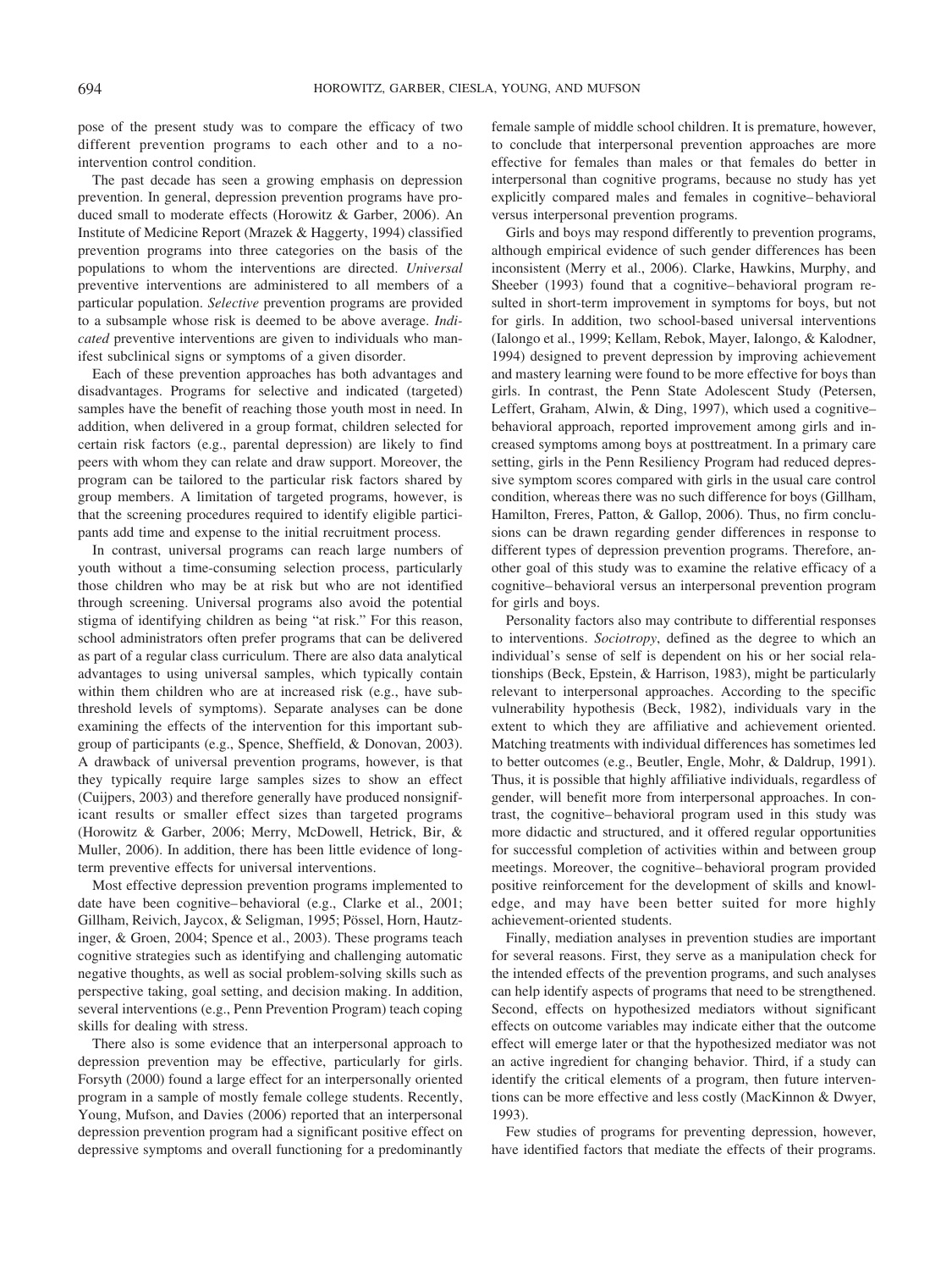Some have found changes in hypothesized mediators without showing an effect on depressive symptoms (e.g., Ialongo et al., 1999). Other studies have reported a significant effect on depression without identifying the processes by which the program was effective (e.g., Clarke et al., 2001). The current study measured several possible mediators. We hypothesized that, whereas cognitions and coping would mediate the relation between the cognitive– behavioral intervention and change in depressive symptoms, relationship quality would mediate the link between the interpersonal program and depression.

In summary, the present study tested the following hypotheses:

*Hypothesis 1—Outcome:* The cognitive– behavioral and interpersonal therapy prevention programs will be significantly better than the no-intervention control group in preventing depressive symptoms measured at postintervention and at a 6-month follow-up.

## *Hypothesis 2—Moderators*

a. Initial levels of depressive symptoms will moderate the effect of the intervention, such that those with the highest levels of baseline depression will show the greatest benefit of the interventions.

b. Gender will moderate the effects of the interventions on outcome such that for girls, an interpersonal program will be better than the cognitive– behavioral program, whereas the reverse will be true for boys.

c. Personality characteristics will moderate the effect of the interventions on depressive symptoms. The effect of the interpersonal program on depressive symptoms is expected to be stronger for those high versus low in sociotropy, whereas the effect of the cognitive– behavioral program on depressive symptoms is expected to be stronger for those high versus low in achievement orientation.

## *Hypothesis 3—Mediators*

a. The effect of the cognitive– behavioral intervention on change in depressive symptoms will be mediated by a decrease in negative cognitions and an increase in rational and active coping skills.

b. The effect of the interpersonal program intervention on change in depressive symptoms will be mediated by improvements in interpersonal relationships.

# Method

#### *Participants*

Students in wellness classes in three suburban/rural high schools were recruited at school to participate in the study. Parental consent and student assent were obtained for 380 of a possible 600 students (63%). Most were freshmen (94%); the average age was 14.43 years  $(SD = 0.70)$ ; 54% of the sample was female. The sample was 79% Caucasian, 13% African American, 2% Latino, 1% Asian American, 1% Native American, 3% mixed heritage, and 1% other. Participants and nonparticipants did not differ significantly with regard to age, gender, or race.

The first cohort was recruited in January 2004 and completed the 6-month follow-up in October 2004. The second cohort was recruited in August 2004 and completed the follow-up in April 2005. The schools served communities characterized as predominantly working (e.g., sales clerks, factory workers) to middle class (e.g., farmers, mechanics).

## *Procedure*

A random number list was used by Jason L. Horowitz to assign participants to the cognitive–behavior program (CB;  $n = 112$ ), the interpersonal psychotherapy–adolescent skills training (IPT–AST;  $n = 99$ ), or the assessment-only control condition ( $n = 169$ ). Figure 1 shows the participant flowchart. The control group had more participants because each CB and IPT–AST group was limited to no more than 15 students; in some class periods, the numbers of participants exceeded this constraint, in which case the excess (i.e., over the maximum of 15 students per intervention group) were assigned to the control condition. Within class periods, participants were randomly assigned to condition unless there were fewer than 15 students participating. This occurred for only two classes (25 of 380 participants); for these two classes, randomization was done at the class level rather than at the individual level.

Participants and group leaders were aware of group assignments, whereas those conducting the assessments did not know to which condition students had been assigned. A total of eight group leaders and eight coleaders conducted the groups. To avoid crosscontamination of methods, group leaders administered only one of the two interventions.

Participants completed questionnaires the week prior to beginning the intervention. Both intervention programs involved eight 90-min sessions delivered once a week during students' regular wellness class period. There were nine groups for each intervention delivered. To account for season and school calendar factors, half of all three conditions were run during the fall semester and half were run during the spring semester. Groups were of mixed gender and had between 8 and 15 students, with a median size of 11. Follow-up questionnaires were completed during school time by participants in all three conditions a week after the last group session and again 6 months postintervention. Participants who had changed schools were contacted by mail and telephone.

Participant safety was monitored throughout the course of the study by senior-level clinicians who supervised the therapists. In addition, school counselors were informed about the project and were available for consultation and referrals for any student in need of more immediate attention. No serious adverse events occurred during the study.

#### *Measures*

*Depressive symptoms.* Depressive symptoms were measured using the Children's Depression Inventory (CDI; Kovacs, 1985) and the Center for Epidemiological Studies Depression scale (CES–D; Radloff, 1977). The CDI is a 27-item, self-report measure that assesses a range of depressive symptoms; the item about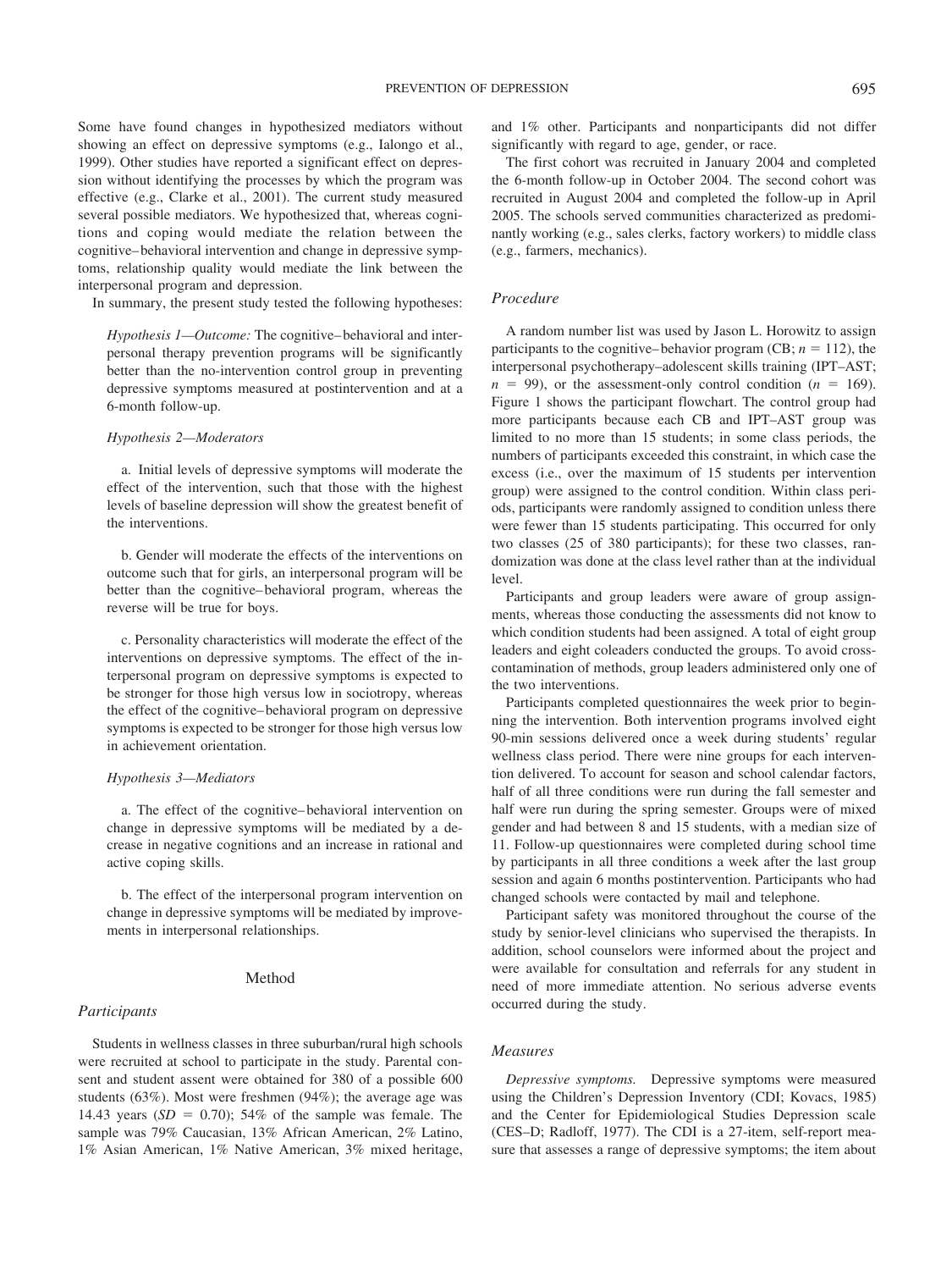

**Flow Chart**

*Figure 1.* Participant flowchart. IPT–AST = interpersonal psychotherapy–adolescent skills training.

suicidal ideation was removed because of concerns of the participating schools, leaving 26 items with a range of possible scores from 0 to 52. The CDI is widely used and has been found to have good reliability and validity with children and adolescents (Kovacs, 2001). Internal consistency of the CDI at baseline in this sample was .89.

The CES–D is a 20-item, self-report measure of depressive symptoms rated on a 4-point frequency scale, yielding a total score between 0 and 60. The CES–D has been found to have good internal consistency, reliability, and validity in a sample of over 2,000 high school students (Roberts, Andrew, Lewinsohn, & Hops, 1991). Coefficient alpha in our sample was .86. In addition to examining these measures separately in all analyses, we created a composite measure of depressive symptoms by standardizing both the CDI and the CES–D and adding the *z* scores. These measures were significantly correlated ( $r = .81$ ,  $p < .001$ ), and the composite measure had a high level of reliability  $(r_{YY} = .93;$  Nunnally

& Bernstein, 1994). In addition to the separate depression measures, this composite index was used to analyze the main intervention effects.

*Sociotropy and achievement orientation.* Sociotropy and achievement orientation were measured using the Sociotropy– Achievement Scale for Children (SASC; Little & Garber, 2000), which contains 48 self-report items rated on a 5-point scale. The SASC yields scores on two factors: Sociotropy (Affiliativeness; e.g., "I care a lot about what other people think of me"), with scores ranging between 29 and 145, and Achievement Orientation (e.g., "I should be able to do well at anything if I try hard enough"), with scores ranging between 19 and 95. The SASC was validated on a sample of 486 young adolescents; the subscales had reliabilities between .58 and .79, and the SASC was found to have good test–retest reliability (Little & Garber, 2000). Coefficient alphas for the Sociotropy and Achievement Orientation scales in this sample were .90 and .86, respectively.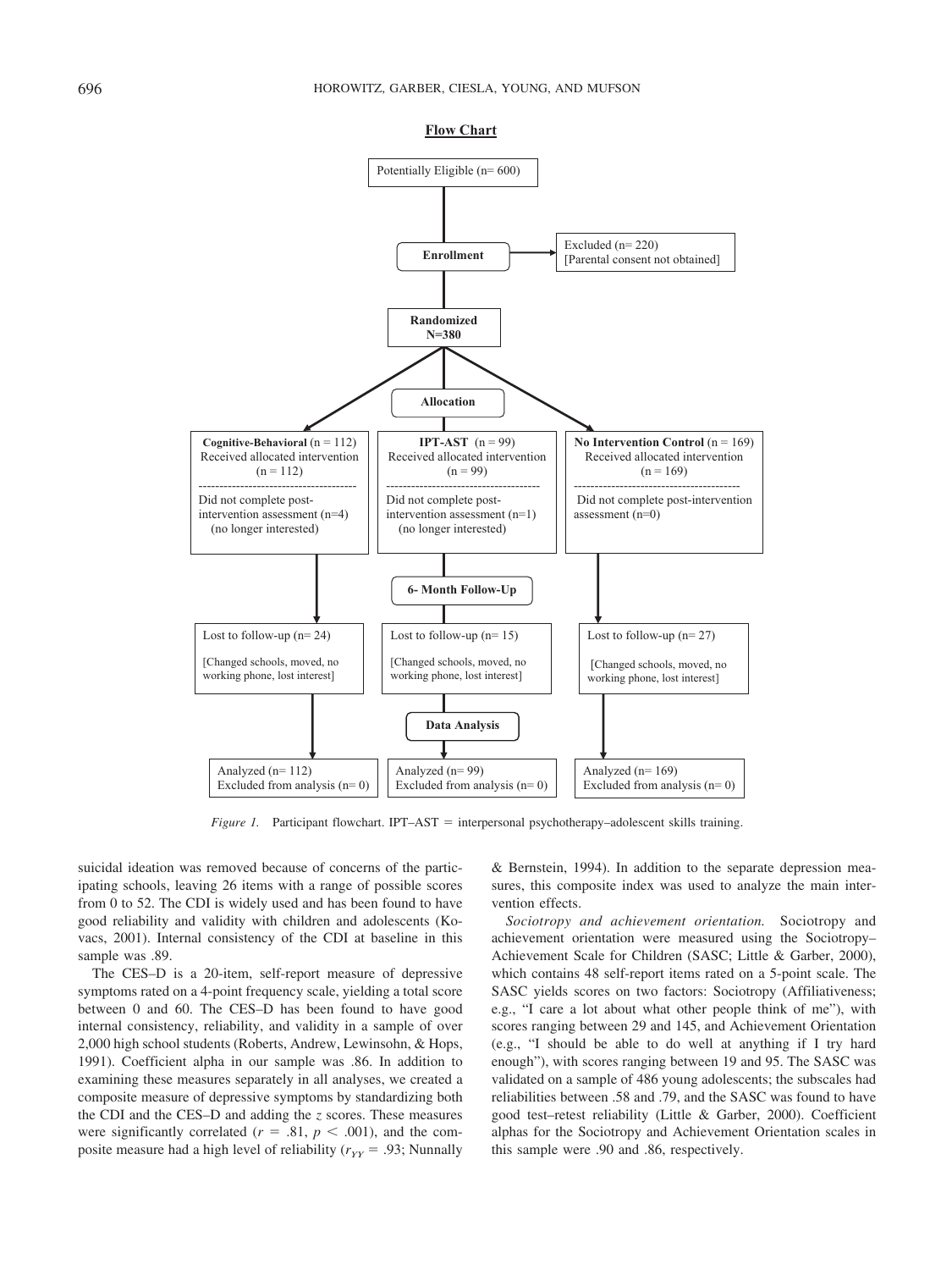*Cognitions.* Attributional style was measured using the revised Children's Attributional Style Questionnaire (CASQ–R; Thompson, Kaslow, Weiss, & Nolen-Hoeksema, 1998). The CASQ–R assesses three attribution dimensions (locus, stability, globality). Lower total scores reflect a more negative attributional style. The total composite score ranges from 0 to 36. The CASQ–R has been evaluated in a sample of 1,086 children and has moderate internal consistency and test–retest reliability, as well as good criterion-related validity with depressive symptoms (Thompson et al., 1998). Coefficient alpha for the total composite score in this sample was .81.

*Coping.* The Coping Orientation to Problems Experienced Inventory (COPE: Carver, Scheier, & Weintraub, 1989) is a multidimensional assessment of coping style that asks respondents to choose how often they do each of 60 possible things when experiencing a stressful event. This measure was developed and tested with a sample of 978 undergraduates and was found to have good reliability and validity (Carver et al., 1989). Coeffcient alphas in the current sample for the three major scales were .86 for the Rational Coping scale, .84 for the Emotional Coping scale, and .70 for the Avoidance Coping scale.

*Quality of relationships.* Adolescents' relationships with their parents were measured using the 20-item, true–false Conflict Behavior Questionnaire (CBQ; Prinz, Foster, Kent, & O'Leary, 1979), yielding scores ranging from 0 to 20. The CBQ was validated using parent– child dyads with children 11 to 15 years old and was found to discrminate well between distressed and nondistressed pairs (Prinz et al., 1979). In the current study, adolescents completed forms assessing perceptions of conflict with their mothers and fathers separately. Coefficient alpha for this sample was .87 about mothers and .88 about fathers.

*Curriculum knowledge.* Questionnaires were created on the basis of the program curriculum to assess participants' knowledge about the core information presented. There were seven multiplechoice questions relating to each course, with four choices each. Scores for CB knowledge ( $\alpha$  = .29) and IPT–AST knowledge  $(\alpha = .62)$  were computed separately on a scale from 0 to 7. All students completed the knowledge questionnaires at postintervention and at the 6-month follow-up.

## *Interventions*

The CB was derived from the Coping With Stress Course (Clarke & Lewinsohn, 1995), which is a psychoeducational, cognitive– behavioral intervention for depression in adolescents. The course is based on the multifactorial model of depression (Lewinsohn, Hoberman, Teri, & Hautzinger, 1985) and Beck's (1967; Beck, Rush, Shaw, & Emery, 1979) cognitive model. The CB program educates about the nature and risk for depression and teaches how to (a) monitor daily moods; (b) identify activating events; (c) discover, challenge, realistically evaluate, and revise negative beliefs; (d) recognize the connections among activating events, beliefs, and consequences (e.g., affect and behaviors); and (e) problem solve and cope with stressful events. The expectation is that these skills will help teens deal with stress and thereby immunize them against future depression. The sessions consist of active guidance by group leaders and structured activities for participants. A participant workbook, including exercises for practice outside of the group, was distributed to all students.

The IPT–AST (Young & Mufson, 2003) was created as an extension of interpersonal therapy, which has been found to be effective in the treatment of depression in adolescents (Mufson, Weissman, Moreau, & Garfinkle, 1999; Mufson et al., 2004). IPT–AST was designed originally for use with adolescents between the 7th and 10th grades who were experiencing subclinical symptoms of depression. IPT–AST seeks to prevent depression by teaching communication and social skills necessary to develop and maintain positive relationships. Three general problem areas are emphasized: (a) *Interpersonal role transitions* are targeted when an adolescent has difficulty adjusting to a life change that requires a new or different role, or when the family is having trouble adjusting to the adolescent's new developmental role in the family; (b) *interpersonal role disputes* occur when the adolescent and another person have nonreciprocal expectations for their relationship that lead to frequent conflicts; and (c) *interpersonal deficits* are identified when an adolescent lacks the social and communication skills needed to initiate and maintain relationships.

IPT–AST, as it was initially developed, includes two pregroup individual sessions and eight group sessions. The purpose of the pregroup sessions is for the leader to get to know the adolescent, assess depression symptoms, provide education about depression, explain the structure of the program, and conduct an interpersonal inventory. In the current study, however, it was not feasible to run individual pregroup sessions because of the large number of participants. Materials typically covered during these individual sessions were incorporated into the first group session.

The eight IPT–AST group sessions are divided into three phases. The initial phase (Sessions 1–3) teaches adolescents about the link between interpersonal relationships and their mood and introduces them to techniques that may be useful in improving their relationships. The middle phase (Sessions  $4-6$ ) focuses on applying the skills learned in the first phase to individual situations reported by group members. These sessions generally are less scripted, although role-playing is commonly used, and group members act as coaches for one another as they practice dealing with interpersonal issues. The last two sessions are the final phase, which centers on establishing the group members' sense of competence in dealing with interpersonal problems and preparing them for dealing with difficult situations on their own. Group leaders review the strategies that have been helpful to each group member, role-play hypothetical future situations, and discuss ways to generalize the skills they have learned.

Participants in the no-intervention control group attended their regularly scheduled health classes, where they were taught the standard wellness curriculum. Although no materials were provided to create an attention placebo control group, these classes were delivered in groups in a classroom setting similar to that used in the intervention groups. The size, environment, and format of the wellness classes were similar to the interventions, and the primary systematic difference was the content delivered.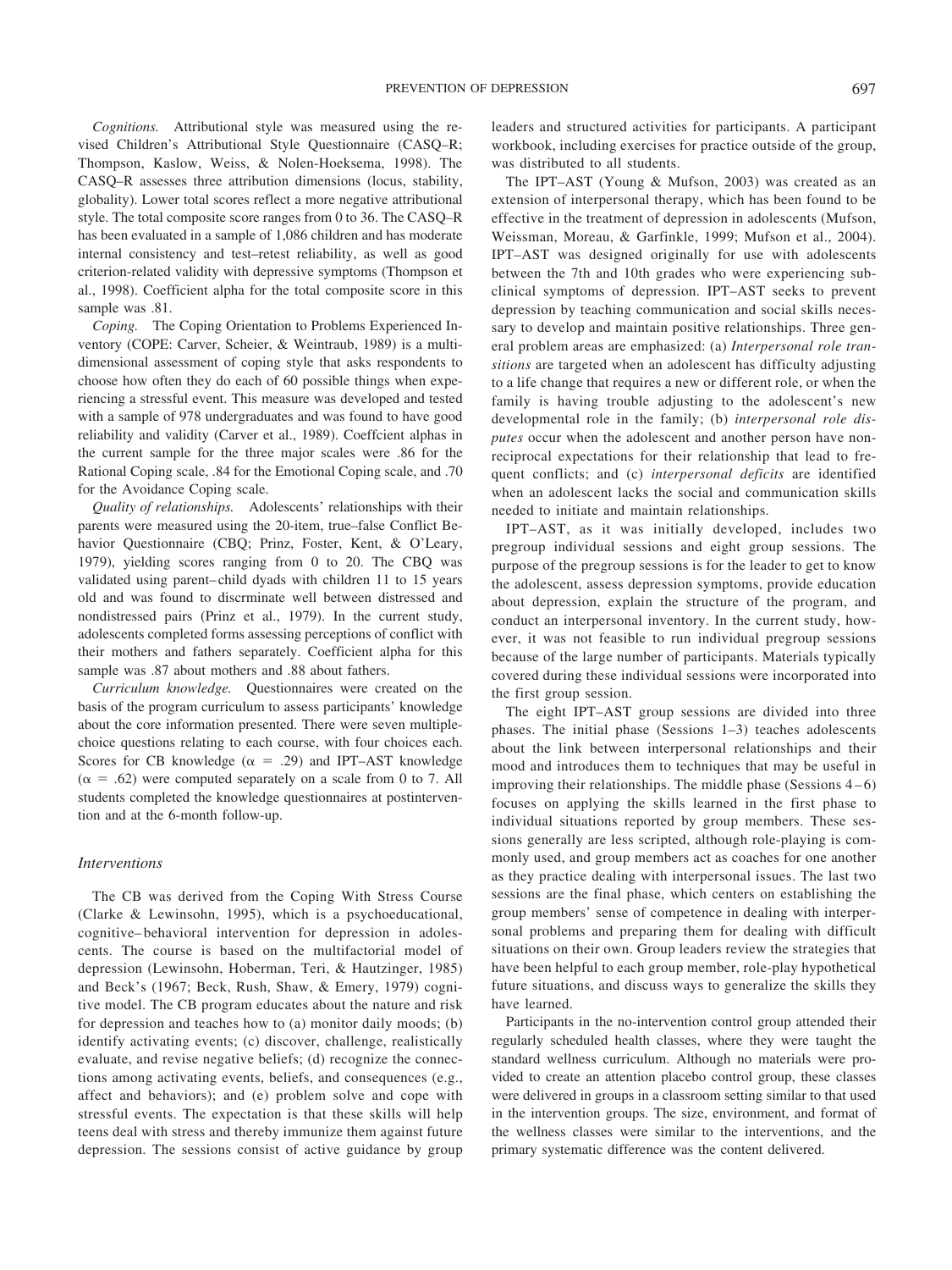#### *Training and Supervision of Group Leaders*

Group leaders were master's-level clinical psychology graduate students or recent clinical psychology PhDs, all of whom had received prior therapy training. Coleaders were clinical graduate students or undergraduate honors students. To ensure treatment integrity, (a) detailed treatment manuals were used for both CB and IPT–AST, (b) group leaders and coleaders participated in training workshops before beginning the study, and (c) throughout the intervention, weekly supervision meetings were held with clinical experts in the modality (i.e., CB or IPT–AST) leaders provided. During supervision, each session was carefully reviewed, and plans for the next session were outlined on the basis of the manuals. The schools did not permit taping of the group sessions.

#### Results

#### *Data Analytic Plan*

For analyses predicting depressive symptoms based on intervention group status or another categorical variable, we used analysis of covariance with preintervention depressive symptom scores as a covariate. Effect sizes were computed using Cohen's *d*. Power analyses indicated that this study would have adequate statistical power  $(1 - \beta = 0.80)$  to detect main effect sizes as small as 0.16. Maxwell (2000, p. 454, Table 5) used Monte Carlo simulation data to show that to achieve power at a level of 0.80 with 5 continuous predictors and an alpha level of .05 for moderator analyses a sample size of 419 would be required; thus, the current study likely had power slightly below 0.80 for detecting interactions. In addition, MacKinnon, Lockwood, Hoffman, West, and Sheets (2002, p. 94, Table 6) used Monte Carlo simulation data to show that with a sample of 200 and an alpha level of .05, power for detecting a small mediation effect would be 0.69, and power for detecting a medium effect would be 1.00. They reported data for continuous variables, but noted that simulations run with continuous and dichotomous variables showed no appreciable differences. Thus, this study also had sufficient power for detecting at least medium mediation effects. When predicting depressive symptoms using a continuous variable, we used linear regression with preintervention symptoms in the first step and the other predictors in subsequent steps.

Mediation analyses were done following the recommendations of Sobel (1982) and MacKinnon and colleagues (Mac-Kinnon & Dwyer, 1993; MacKinnon et al., 2002; MacKinnon, Warsi, & Dwyer, 1995). In contrast to the four-step procedure for testing mediation recommended by Baron and Kenny (1986), the method suggested by MacKinnon et al. (1995, 2002) and Sobel (1982) involves a single statistical test of the indirect path. MacKinnon et al. (1995, 2002) demonstrated that the magnitude of the indirect effect of an independent variable through a mediator is mathematically equivalent to the decrease in association between the independent and dependent variables when the mediator is included in the model. This approach provides more power for testing mediation and renders the Baron and Kenny (1986) method essentially redundant with the test of the magnitude of the indirect path (MacKinnon et al., 1995, 2002).

Interactions between continuous and categorical variables were analyzed using linear regression, following Aiken and West (1991). In the case of the intervention group, for example, dummy variables were created to contrast each of the active intervention conditions with the control condition. Interaction terms were created using the product of each of the dummycoded intervention condition variables with a centered version of the other independent variable in question. Both interaction terms then were entered in the final step of the regression. Therapist effects were examined, and none were found. Leverage statistics and Cook's distances (see Tabachnick & Fidel, 2001, pp. 67–71) were examined to screen for multivariate outliers in the analyses; no outliers were detected.

# *Demographics and Attrition*

Students in the three conditions did not differ significantly in age, sex, or race/ethnicity, nor were there differences in depressive symptoms at postintervention or follow-up based on age, group leader, school, cohort, or race/ethnicity. Of the 380 participants assessed at preintervention, 375 (99%) completed the postintervention evaluation and 314 (84%; CB: 88 [79%]; IPT–AST: 84 [85%]; control: 142 [84%]) completed the 6-month follow-up.

To test for possible differential attrition based on levels of depressive symptoms, we conducted Intervention Group  $\times$  Completion Status analyses of variance at pre- and postintervention. Preintervention depression scores were not significantly associated with intervention group, completion status, or their interaction (all  $p_s$   $>$  .60). At postintervention, however, the Intervention  $\times$  Completion Status interaction,  $F(2, 352) = 4.42$ ,  $p < .01$ , significantly predicted higher CDI scores. That is, within the control group, those participants who did not complete the 6-month follow-up had higher postintervention CDI scores  $(M = 17.6, SD = 11.8)$ than individuals who were retained at follow-up ( $M = 10.9$ ,  $SD =$ 9.0),  $F(1, 352) = 12.09$ ,  $p < .001$ . This was not the case, however, for the two intervention groups.

#### *Efficacy of the Interventions*

Depression scores were analyzed using the two depression measures separately and a composite depression score. Combining multiple measures of the same construct creates a score that is more reliable than either alone (Nunnally & Bernstein, 1994), whereas separating the scores allows for results to be more readily interpreted and compared with other studies. At preintervention, the three groups were not significantly different in level of depressive symptoms as measured by the composite index, the CDI, or the CES–D (all  $ps > .20$ ). Controlling for preintervention composite depressive symptom scores, there was a significant main effect for intervention group at postintervention on composite depressive symptoms,  $F(2, 357) =$ 4.00,  $p = .02$ ,  $\eta^2 = .02$  (see Table 1). Both the CB group (Cohen's  $d = 0.37$ ) and the IPT–AST group ( $d = 0.26$ ) had significantly lower composite depression scores than the control group at postintervention; the CB and IPT–AST groups did not differ significantly from each other.

Controlling for preintervention CDI scores, there was a significant intervention effect on postintervention CDI symptoms,  $F(2, 350) = 5.28, p < .01, R^2 = .01, \eta^2 = .03$ . The CB group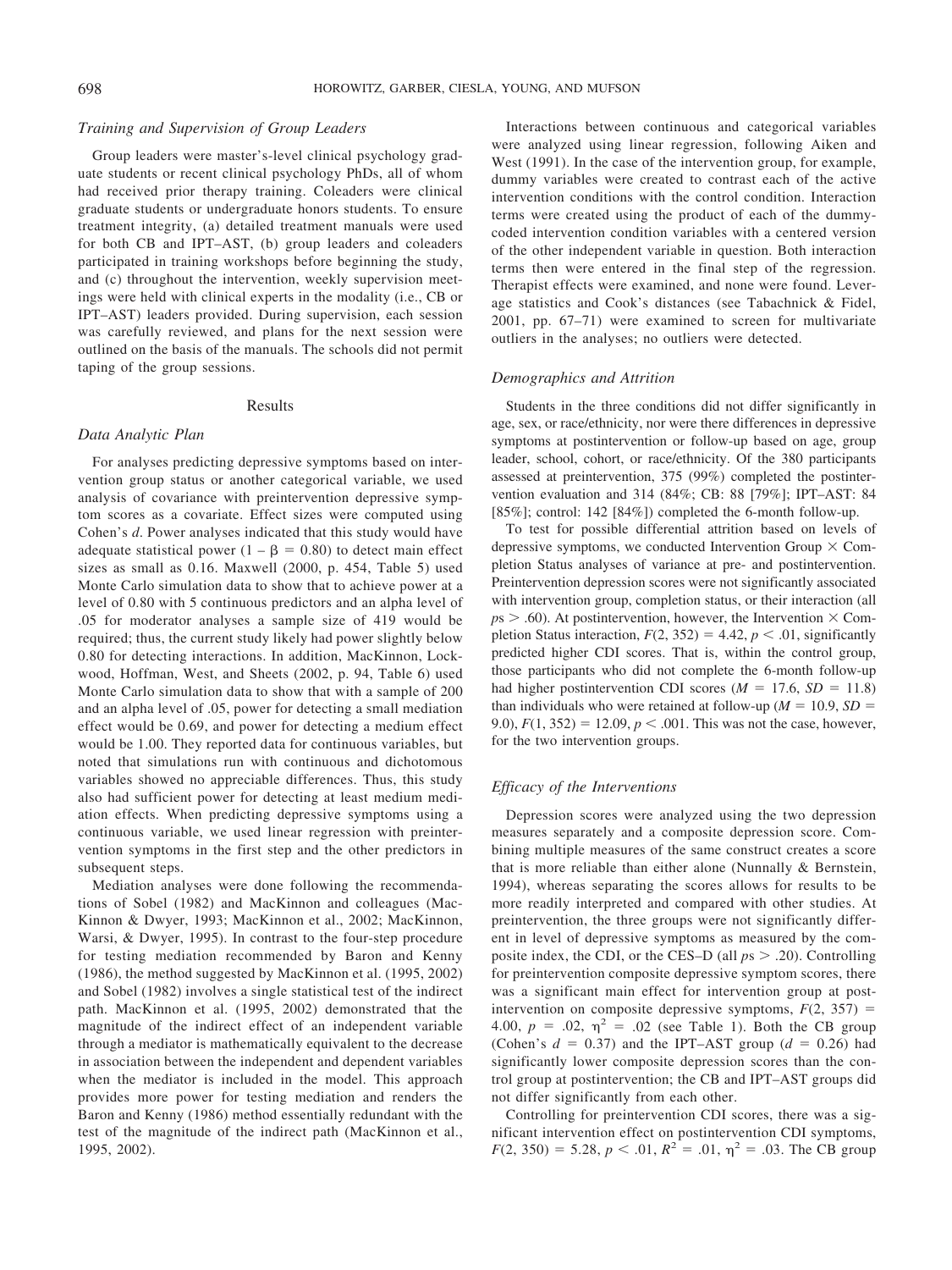#### PREVENTION OF DEPRESSION 699

Table 1

*Means and Standard Deviations of Depressive Symptoms and Potential Mediator Variables at Preintervention (Pre), Postintervention (Post), and 6-Month Follow-up (F/U)*

|                | Control |       |         |       |         |       | CB      |      |         |       |         |       | <b>IPT-AST</b> |       |         |      |         |       |
|----------------|---------|-------|---------|-------|---------|-------|---------|------|---------|-------|---------|-------|----------------|-------|---------|------|---------|-------|
|                | Pre     |       | Post    |       | F/U     |       | Pre     |      | Post    |       | F/U     |       | Pre            |       | Post    |      | F/U     |       |
| Scale          | M       | SD    | M       | SD    | M       | SD    | M       | SD   | M       | SD    | M       | SD    | M              | SD    | M       | SD   | M       | SD    |
| <b>CDI</b>     | 10.50   | 8.18  | 11.78   | 9.69  | 10.08   | 8.55  | 8.68    | 6.65 | 8.19    | 6.86  | 8.23    | 7.68  | 9.18           | 7.37  | 9.47    | 7.30 | 9.67    | 8.10  |
| CES-D          | 17.87   | 11.74 | 20.34   | 12.57 | 17.47   | 11.64 | 15.91   | 9.69 | 16.68   | 10.81 | 17.82   | 12.31 | 17.80          | 10.40 | 16.96   | 9.19 | 17.42   | 11.55 |
| Depression     |         |       |         |       |         |       |         |      |         |       |         |       |                |       |         |      |         |       |
| composite      | 0.12    | 1.05  | 0.20    | 1.07  | 0.06    | 0.95  | $-0.11$ | 0.79 | $-0.18$ | 0.81  | $-0.05$ | 0.92  | $-0.03$        | 0.89  | $-0.09$ | 0.77 | 0.03    | 0.96  |
| COPE-RA        | 42.49   | 8.83  | 40.13   | 8.76  | 40.36   | 9.06  | 44.71   | 8.34 | 41.36   | 9.37  | 41.68   | 9.45  | 43.41          | 8.06  | 41.19   | 8.60 | 38.32   | 9.85  |
| COPE-Em        | 18.88   | 4.42  | 17.55   | 3.98  | 18.16   | 4.72  | 19.29   | 5.27 | 17.72   | 4.96  | 18.15   | 5.12  | 19.27          | 5.09  | 17.49   | 4.93 | 17.43   | 4.85  |
| COPE-Av        | 20.41   | 4.86  | 19.60   | 5.17  | 18.74   | 5.04  | 19.12   | 4.54 | 17.95   | 4.60  | 18.67   | 5.23  | 20.87          | 4.47  | 20.21   | 5.22 | 18.66   | 5.06  |
| CASO           | $-1.91$ | 4.91  | $-2.49$ | 5.21  | $-1.88$ | 5.15  | $-0.62$ | 4.32 | $-0.90$ | 4.59  | $-1.60$ | 4.81  | $-1.75$        | 4.73  | $-2.26$ | 5.18 | $-2.17$ | 5.00  |
| CBQ-Mo         | 8.64    | 3.97  | 6.85    | 5.17  | 8.92    | 4.74  | 9.07    | 3.28 | 6.51    | 5.47  | 8.11    | 4.98  | 7.69           | 4.21  | 6.88    | 5.71 | 7.19    | 5.07  |
| CBQ-Fa         | 8.75    | 4.07  | 8.03    | 6.01  | 8.58    | 4.52  | 7.80    | 3.38 | 5.92    | 5.46  | 7.65    | 5.48  | 7.60           | 4.21  | 7.17    | 5.49 | 7.58    | 4.81  |
| CB quiz        |         |       | 1.45    | 1.07  | 1.57    | 1.21  |         |      | 2.68    | 1.44  | 2.06    | 1.47  |                |       | 1.52    | 1.16 | 1.52    | 1.10  |
| <b>IPT-AST</b> |         |       |         |       |         |       |         |      |         |       |         |       |                |       |         |      |         |       |
| quiz           |         |       | 2.59    | 1.81  | 2.71    | 1.73  |         |      | 3.02    | 1.86  | 3.08    | 2.15  |                |       | 3.52    | 2.03 | 3.30    | 1.21  |

*Note.* CDI = Children's Depression Inventory; CES-D = Center for Epidemiological Studies Depression scale; COPE-RA = Coping Orientation to Problems Experienced Inventory, Rational-Active scale; COPE-Em = COPE Emotion scale; COPE- $A$ v = COPE Avoidance scale; CASQ = Children's Attributional Style Questionnaire; CBQ-Mo = Conflict Behavior Questionnaire, Mother; CBQ-Fa = Conflict Behavior Questionnaire, Father; CB = cognitive-behavioral program; IPT–AST = interpersonal psychotherapy–adolescent skills training program.

 $(d = 0.40)$  had significantly lower CDI scores at posttreatment than the control group. The IPT–AST group  $(d = 0.24)$  did not differ significantly from either the control group or the CB group. Controlling for preintervention CES–D scores, there was no group effect on postintervention CES–D scores,  $F(2, 330) =$ 1.96,  $p = .14$ ,  $R^2 = .01$ ,  $\eta^2 = .01$ .<sup>1</sup> At the 6-month follow-up, there were no significant group differences on the CDI, *F*(2, 304) = 1.16,  $p = .32$ ,  $R^2 = .01$ ,  $\eta^2 = .01$ ; or the CES–D,  $F(2, 1)$ 287) = 0.13,  $p = .88$ ,  $R^2 = .00$ ,  $\eta^2 = .00$  (see Table 1).

Several different methods have been recommended for examining the outcome given missing data (Kendall & Flannery-



*Figure 2.* The interaction of baseline depressive symptoms on the Children's Depression Inventory (CDI) and intervention condition predicting change in depressive symptom scores (CDI) from pre- to postintervention.  $CB = cognitive-behaviour$  program; IPT–AST = interpersonal psychotherapy–adolescent skills training.

Schroeder, 1998). First, the most conservative approach uses participants' baseline score for missing observations. Second, the last observation carried forward method (Shao & Zhong, 2003) uses depression scores from the postintervention assessment for those who did not complete the follow-up evaluation. Third, the least conservative approach is to analyze the follow-up data eliminating all participants with missing data. None of these analyses yielded significant differences at follow-up on any index of depressive symptoms (all  $ps > .13$ ).

## *Moderators*

*Initial level of depressive symptoms.* To examine whether the CB and IPT–AST groups had a larger effect for individuals who were more symptomatic at baseline, we used regression models to test for interactions between initial symptom levels and intervention condition. Baseline CDI scores significantly moderated the effect of both the CB,  $\beta = -0.12$ ,  $t(348) = -1.95$ ,  $p = .05$ ,  $\Delta R^2 =$ .01; and the IPT–AST groups,  $\beta = -0.13$ ,  $t(348) = 2.05$ ,  $p = 0.04$ ,  $\Delta R^2$  = .01. This interaction indicated that the difference between intervention groups was largest for individuals with initially high levels of depressive symptoms on the CDI (see Figure 2). Simple slope analyses demonstrated that, at 1 standard deviation above the mean on pretreatment CDI scores, the CB intervention showed a

<sup>&</sup>lt;sup>1</sup> Following the suggestions of Baldwin, Murray, and Shadish (2005), we also conducted analyses adjusting the observed group differences to account for the nonindependence of observations within each intervention group. These results were very similar to the unadjusted effects: A significant effect for group was found on the CDI,  $F(2, 23) = 4.98$ ,  $p < .05$ ; but not the CES–D,  $F(2, 23) = 1.91$ ,  $p = .17$ .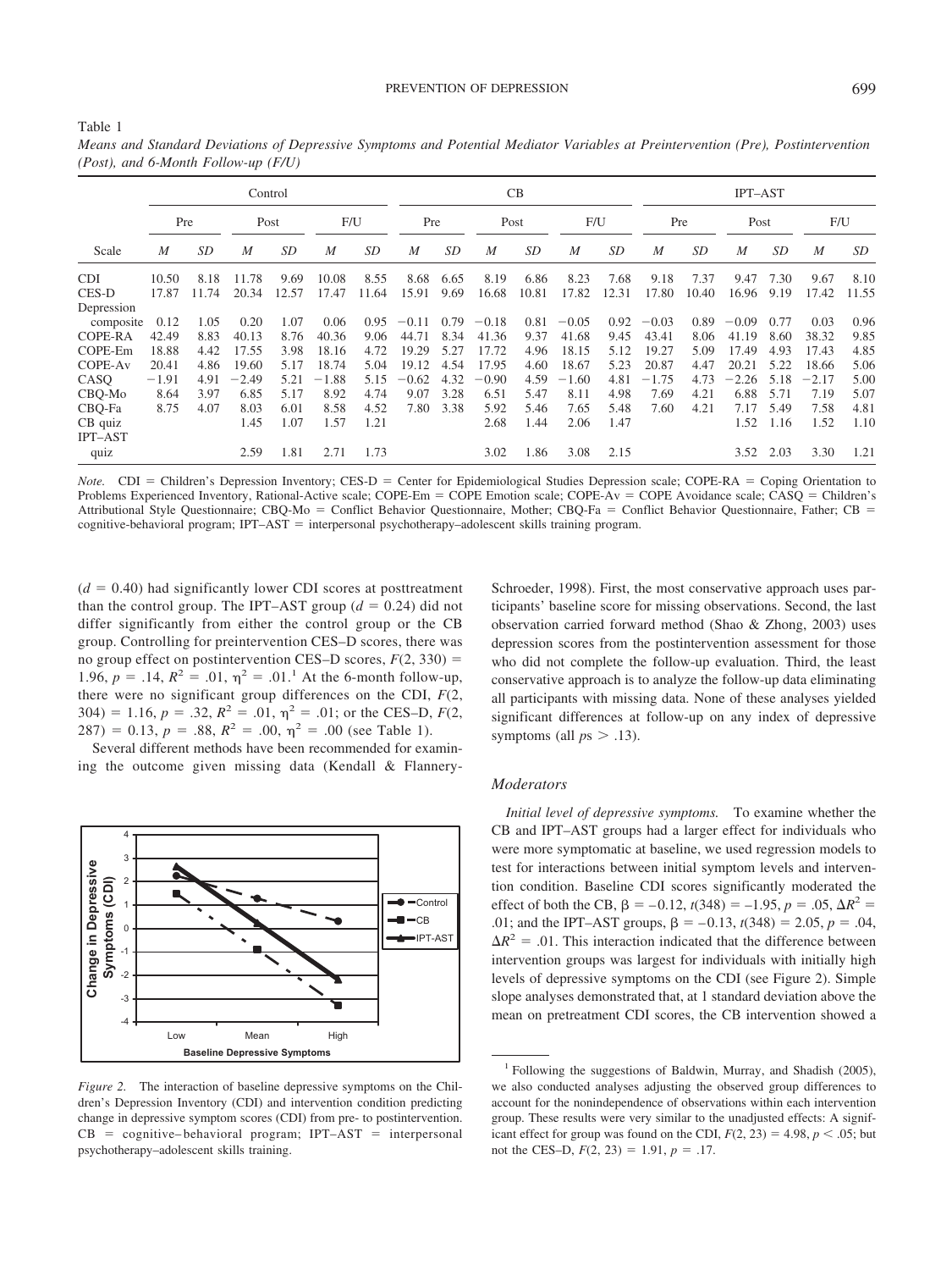significant difference from the control group  $(\beta = -0.11, p = .01)$ ; the effect of the IPT–AST intervention was nonsignificant ( $\beta$  =  $-0.04$ ,  $p = .32$ ). At 1 standard deviation below the mean, there was no significant effect for either the CB ( $\beta$  = 0.06,  $p$  = .56) or the IPT–AST  $(\beta = 0.11, p = .27)$  intervention. No interaction was found for the CES–D ( $\Delta R^2$  = .00, *p* = .56) or at the 6-month follow-up ( $ps > .24$ ).

*Gender.* Controlling for preintervention depressive symptoms, no main effect for gender or gender by treatment condition interactions were detected for either the CES–D or CDI at either posttreatment or the 6-month follow-up ( $p_s > .09$ ).

*Sociotropy and achievement orientation.* Multiple regression analyses with two dummy-coded variables (i.e., CB vs. control, IPT–AST vs. control) for treatment group and corresponding interaction terms with the moderator variables were used to explore whether sociotropy or achievement orientation moderated the effect of each treatment. A significant sociotropy by condition interaction was detected when predicting CES–D scores at posttreatment,  $\beta = -0.77$ ,  $t(324) = -2.98$ ,  $p < .01$ ,  $\Delta R^2 = .02$  (see Figure 3). Simple slope analyses revealed that higher levels of sociotropy were related to lower levels of depression in the IPT–AST group  $(\beta = -0.17, p = .05)$ , higher depression in the control group ( $\beta$  = 0.15,  $p < .05$ ), and were unrelated to depression in the CB group  $(\beta = 0.10, p = .22)$ . A nonsignificant trend for this interaction was observed with the CDI,  $\beta$  = -0.37,  $t(345)$  = -1.79,  $p = .08$ ,  $\Delta R^2 = .01$ . No such interaction was detected in predicting depression at the 6-month follow-up ( $p_s > .18$ ).

A significant achievement orientation by condition interaction was detected when predicting CDI scores at posttreatment,  $\beta$  = 0.65,  $t(345) = 2.93$ ,  $p < .01$ ,  $\Delta R^2 = .01$  (see Figure 4). Simple slope analyses revealed that high levels of achievement orientation were related to lower CDI scores in the control ( $\beta = -0.18$ ,  $p <$ .01) and IPT–AST ( $\beta$  = -0.20,  $p$  < .01) conditions, but were unrelated in the CB condition ( $\beta = 0.09$ ,  $p = .24$ ). This interaction was not found for the CES–D ( $ps > .55$ ) or at the 6-month follow-up for either outcome measure ( $p_s > .27$ ).



*Figure 3.* The interaction of sociotropy and intervention condition predicting depressive symptom scores on the Center for Epidemiological Studies Depression scale (CES–D) at postintervention, controlling for preintervention scores.  $CB =$  cognitive–behavioral program; IPT–AST = interpersonal psychotherapy–adolescent skills training.



*Figure 4.* The interaction of achievement orientation and intervention condition predicting depressive symptom scores on the Children's Depression Inventory (CDI) at postintervention, controlling for preintervention scores.  $CB = cognitive$ – behavioral program; IPT–AST = interpersonal psychotherapy–adolescent skills training.

# *Mediators*

*Attributional style.* Examination of the relation between intervention condition and attributional style revealed a nonsignificant trend in which, at postintervention, the CB group had a less negative attributional style than the control group,  $d = 0.31$ ,  $\beta =$ 0.08,  $t(344) = 1.72$ ,  $p = .09$ . In addition, when both intervention condition and attributional style were used to predict postintervention depressive symptoms, attributional style was significantly associated with CDI scores,  $\beta = -0.28$ ,  $t(344) = -6.85$ ,  $p < .001$ ; the effect of the CB group was significant, but reduced from its former magnitude,  $\beta = -0.11$ ,  $t(344) = -2.78$ ,  $p < .01$ . The Sobel (1982) method revealed a nonsignificant trend for attributional style to partially mediate the relation between the intervention and depressive symptoms for CB (CDI:  $z = -1.67$ ,  $p = .09$ ; CES–D:  $z = -1.69$ ,  $p = .09$ ) but not for IPT–AST (CDI:  $z = 0.03$ ,  $p = .97$ ; CES–D:  $z = 0.03$ ,  $p = .97$ ).

*Coping.* There was no effect for group at postintervention on coping, as measured by the COPE subscales for rational and active coping,  $F(2, 341) = 0.39$ ,  $p = .68$ ; emotion-based coping,  $F(2, 341) = 0.39$ ,  $p = .68$ ; emotion-based coping,  $F(2, 341) = 0.39$  $(343) = 0.20, p = .82$ ; or avoidance coping,  $F(2, 340) = 2.25, p =$ .11. There was, however, a nonsignificant trend at the 6-month follow-up for rational and active coping,  $F(2, 286) = 2.49$ ,  $p =$ .08. Controlling for preintervention coping scores, participants in the CB group had higher levels of rational and active coping at follow-up than did participants in IPT–AST or the control group.

*Conflict.* Controlling for Time 1 measures, there was no effect for intervention group on perceived conflict (CBQ) with mothers,  $F(2, 335) = 0.11$ ,  $p = .90$ ; or fathers at postintervention,  $F(2, 335) = 0.11$ ,  $p = .90$ ; or fathers at postintervention,  $F(2, 335) = 0.11$ ,  $p = .90$ ; or fathers at postintervention,  $F(2, 335) = 0.11$ ,  $p = .90$ ; or fathers at  $319$ ) = 2.17,  $p = .12$ ; or with mothers,  $F(2, 282) = 0.42$ ,  $p = .68$ ; or fathers at the 6-month follow-up,  $F(2, 271) = 0.18$ ,  $p = .83$ .

*Knowledge checks.* At postintervention, the mean score across groups on the CB quiz was  $1.84$  (*SD* = 1.34), and the mean score on the IPT–AST quiz was  $2.93$  (*SD* = 1.89). There was a significant effect for treatment group on the CB quiz at postintervention,  $F(2, 362) = 36.79, p < .001$ ; and at follow-up,  $F(2, 312) = 5.53$ ,  $p < .01$ . Participants in the CB group answered significantly more questions correctly on the CB quiz than did participants in either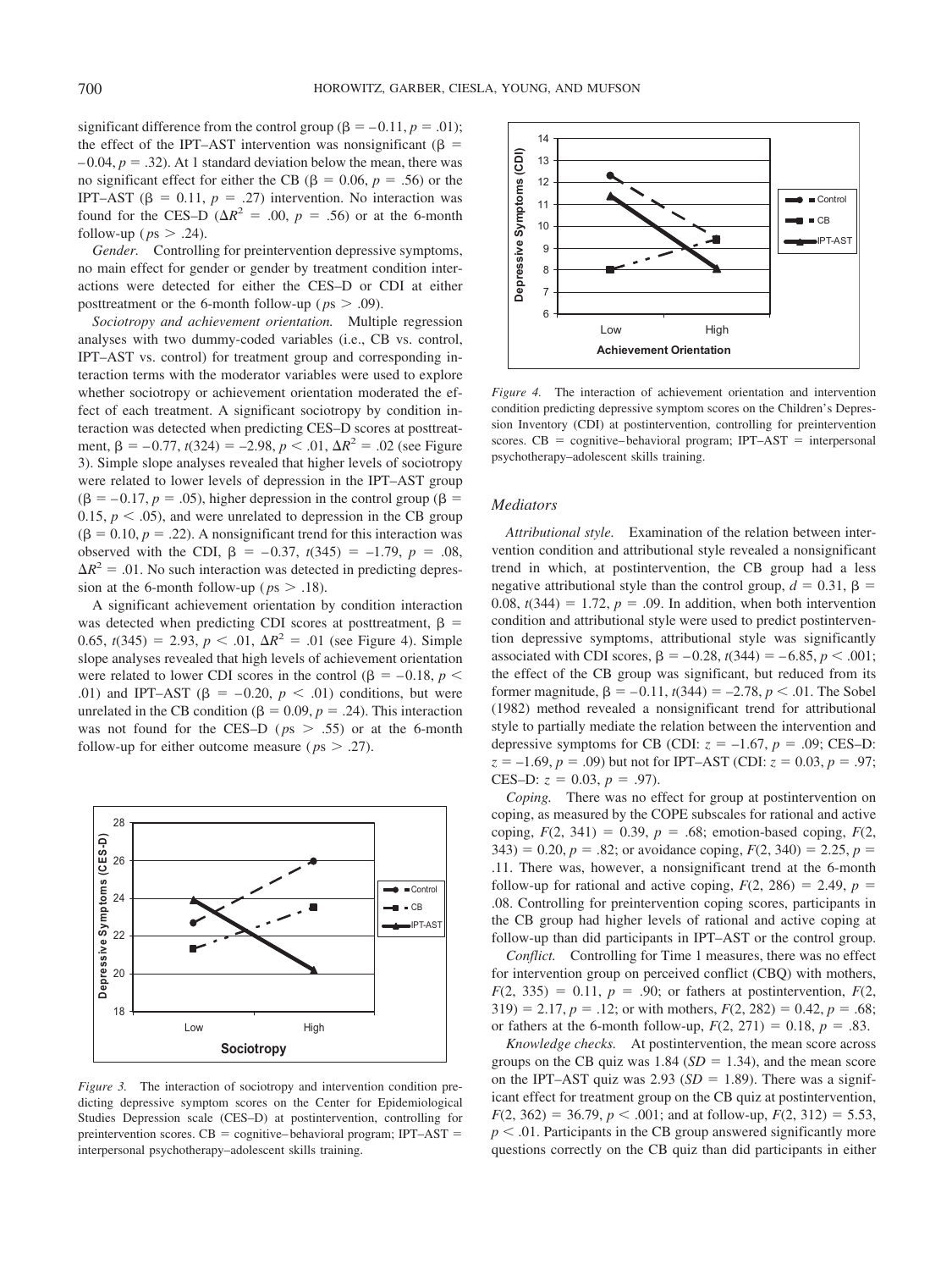the IPT–AST,  $\beta = -0.39$ ,  $t(364) = -6.91$ ,  $p < .001$ ; or the control,  $\beta = -0.45$ ,  $t(364) = -7.97$ ,  $p < .001$ , conditions at postintervention. After controlling for prior levels of depression, postintervention CB quiz scores did not significantly predict posttreatment depression on either the CES–D,  $\beta = 0.07$ ,  $t(330) =$ 1.49,  $p = .14$ ; or the CDI,  $\beta = 0.03$ ,  $t(353) = 0.86$ ,  $p = .39$ . Using the Sobel test, scores on the CB quiz did not significantly mediate the effect of CB treatment on depressive symptoms on either the CES–D ( $z = 1.47$ ,  $p = .14$ ) or the CDI ( $z = 0.85$ ,  $p = .40$ ).

There was a significant effect for intervention condition on the IPT–AST quiz at postintervention,  $F(2, 362) = 5.96$ ,  $p < .01$ , such that students in the IPT–AST group answered significantly more questions correctly on the IPT quiz than did those in the control,  $\beta = -0.21$ ,  $t(364) = -3.40$ ,  $p < .001$ ; but not the CB condition,  $\beta = -0.09$ ,  $t(364) = -1.44$ ,  $p = .15$ . After controlling for preintervention depressive symptom levels, IPT–AST quiz scores were significantly associated with depressive symptoms at postintervention: CES–D,  $\beta$  = -0.12,  $t(330)$  = -2.59,  $p < .01$ ; CDI,  $\beta$  =  $-0.10$ ,  $t(353) = -2.80$ ,  $p < .01$ . The Sobel (1982) test showed that scores on the IPT–AST quiz significantly mediated the relation between the IPT–AST intervention and postintervention depressive symptoms on the CES–D ( $z = 2.06$ ,  $p < .05$ ) and the CDI  $(z = 2.16, p < .05)$ .

# *High-Risk Subgroup*

Given that initial levels of depressive symptoms moderated the effects of treatment, we ran a set of main effect analyses on participants who scored in the top 25th percentile of the composite depression measure  $(n = 96)$ . Controlling for preintervention symptoms, there was a significant main effect for intervention group on composite depressive symptom scores at postintervention,  $F(2, 87) = 7.51$ ,  $p = .001$ ,  $\eta^2 = .10$ . Both the CB group (*d* = 0.89) and the IPT-AST group  $(d = 0.84)$  had lower levels of depressive symptoms than the control group at postintervention. The CB and IPT–AST groups did not differ from one another. At follow-up, no significant group differences were found,  $F(2, 72) =$ 0.62,  $p = .54$ .

Because initial scores on the CDI, but not the CES–D, moderated the effect of treatment, we ran an additional set of exploratory analyses on participants who scored in the top 25th percentile on the CDI. Controlling for preintervention CDI scores, there was a significant main effect for intervention group on CDI scores at postintervention,  $F(2, 93) = 3.51$ ,  $p < .05$ ,  $\overline{R^2} = .04$ ,  $\eta^2 = .07$ . The CB group had significantly lower CDI scores at posttreatment  $(\beta = -0.21, p < .05, d = 0.85)$ , and the IPT–AST group had marginally lower scores ( $\beta$  = -0.15,  $p$  = .08,  $d$  = 0.40), controlling for pretreatment depression (see Figure 5). The intervention groups did not differ from each other  $(\beta = 0.05, p = .59)$ . At follow-up, there was no significant group effect on the CDI, *F*(2,  $77$ ) = 1.42,  $p = .25$ ,  $R^2 = .03$ ,  $\eta^2 = .04$ . Gender did not moderate the effect of treatment,  $F(2, 90) = 0.30$ ,  $p = .74$ ,  $R^2 = .00$ .

There was a significant effect for group on postintervention attributional style,  $F(2, 89) = 5.09$ ,  $p = .01$ , such that participants in the CB group had a less negative attributional style than participants in the IPT–AST ( $\beta = 0.72$ ,  $p < .01$ ,  $d = 0.95$ ) and the control ( $\beta = 0.33, p < .01, d = 0.68$ ) groups. The IPT–AST and control groups did not differ ( $\beta$  = -0.02,  $p$  = .84,  $d$  = 0.04). Postintervention attributional style and depressive symptoms were



*Figure 5.* Depressive symptom scores on the Children's Depression Inventory (CDI) for high-risk adolescents at preintervention, postintervention, and 6-month follow-up as a function of intervention condition. CB cognitive–behavioral program;  $IPT-AST$  = interpersonal psychotherapy– adolescent skills training.

significantly associated, controlling for both prior levels of depressive symptoms and intervention group ( $\beta = -0.19$ ,  $p < .05$ ). The Sobel (1982) test showed a nonsignificant trend for attributional style to mediate the effect of the CB intervention on depressive symptoms (CDI:  $z = -1.75$ ,  $p = .08$ ).

Among high-risk students, there were no effects on the COPE composite scales at postintervention. There were significant group differences at follow-up, however, for rational and active coping,  $F(2, 68) = 4.81, p < .05$ ; a nonsignificant trend for emotion-based coping,  $F(2, 70) = 2.82$ ,  $p = .07$ ; but not for avoidance coping,  $F(2, 68) = 1.73$ ,  $p = .18$ . High-risk participants in the IPT–AST group reported engaging in less rational and active ( $\beta = -0.31$ ,  $p < .001$ ) and emotion-based ( $\beta = -0.27, p < .05$ ) coping than did participants in either the CB or control group.

Controlling for Time 1 measures, there was no effect for group on perceived conflict (CBQ) with mothers,  $F(2, 87) = 0.27$ ,  $p =$ .77; or fathers at postintervention,  $F(2, 76) = 1.32$ ,  $p = .27$ ; or with mothers,  $F(2, 69) = 0.65$ ,  $p = .53$ ; or fathers at follow-up,  $F(2, 63) = 1.67, p = .20.$ 

There were significant group differences in the CB quiz scores at postintervention,  $F(2, 88) = 1.95$ ,  $p < .01$ ; but not at follow-up,  $F(2, 73) = 0.49$ ,  $p = 0.58$ . High-risk participants in the CB group answered significantly more questions correctly on the CB quiz than participants in either the IPT–AST ( $\beta$  = -0.36,  $p$  < .01) or the control condition ( $\beta$  = -0.37,  $p$  < .01). There were no significant group differences on the IPT–AST quiz at postintervention,  $F(2, 88) = 1.76$ ,  $p = .18$ ; or at follow-up,  $F(2, 76) = 1.70$ ,  $p = .19$ .

#### *Low-Risk Group*

Finally, we examined the effect of the intervention programs for low-risk adolescents (i.e., scoring in the bottom 75th percentile on the CDI). Controlling for initial depressive symptoms, a nonsignificant trend for intervention condition was observed at postintervention,  $F(2, 253) = 2.39$ ,  $p = .09$ . In contrast to the control group, the low-risk CB group showed lower CDI scores at post-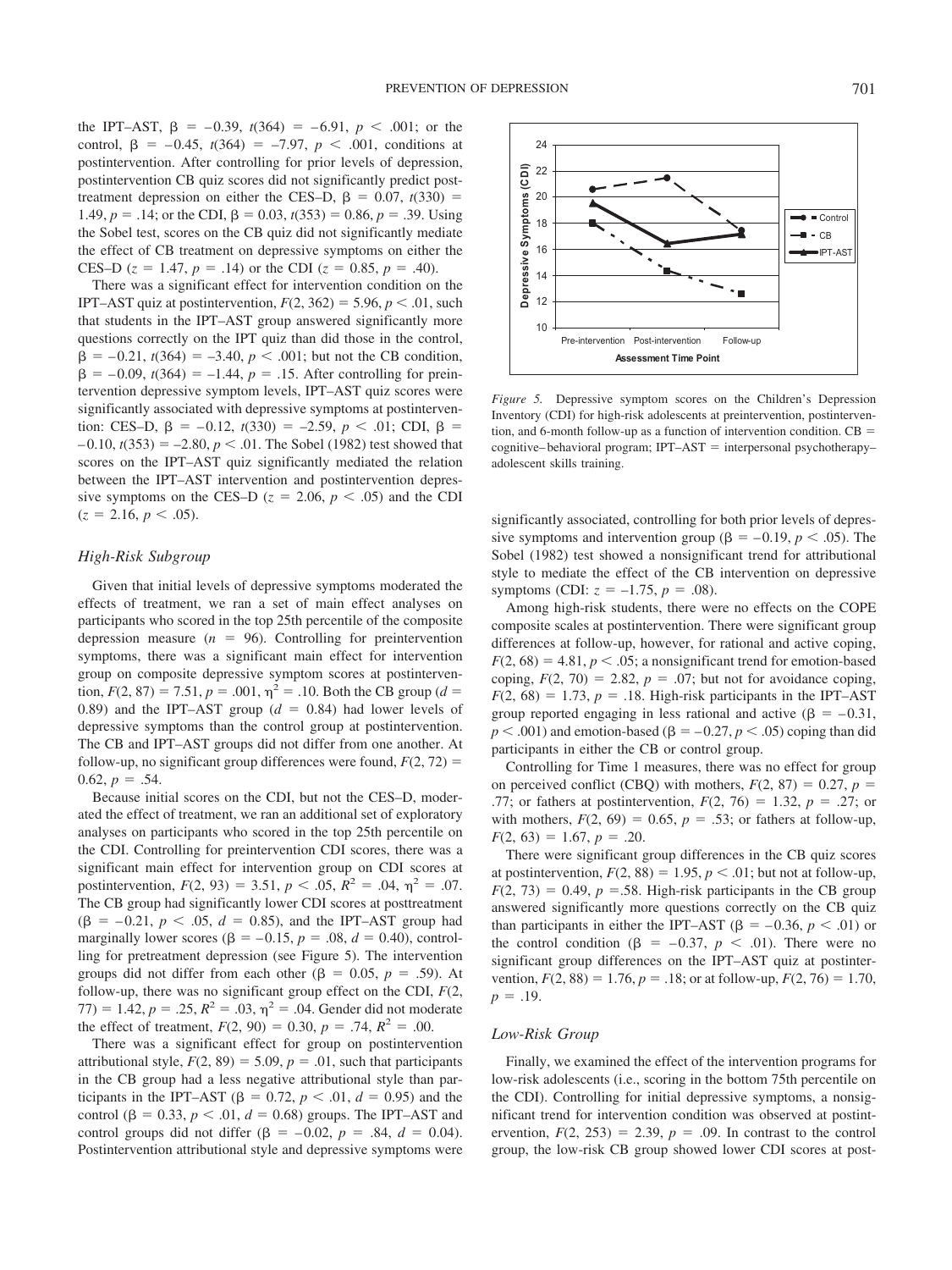treatment ( $\beta = -1.79$ ,  $p < .05$ ). No significant treatment effect of the IPT–AST group was found ( $\beta$  = -0.56,  $p$  = .51). The CB and IPT–AST groups were not significantly different at posttreatment  $(\beta = 0.09, p = .18)$ . No treatment effect was observed at the 6-month follow-up,  $F(2, 211) = 0.72$ ,  $p = .49$ . Gender did not moderate the relation between intervention and depression.

# Discussion

The current study compared the efficacy of a CB and an IPT– AST program for preventing depressive symptoms in adolescents versus a no-intervention control condition. A significant but small short-term effect was found for both CB  $(d = 0.37)$  and IPT–AST  $(d = 0.26)$  compared with controls for the entire sample at postintervention. Differences between the active intervention groups and controls were largest for individuals with initially high levels of depressive symptoms. Moreover, among those adolescents with elevated levels of baseline depressive symptoms (i.e., high risk), both CB  $(d = 0.89)$  and IPT–AST  $(d = 0.84)$  had particularly strong effects. The overall group effects were not maintained at follow-up; the two active intervention conditions were not significantly different from each other at either postintervention or follow-up.

Analyses of the entire sample showed positive intervention effects, although this likely was due largely to the effect for the high-risk adolescents. That is, those adolescents with the greatest need on the basis of their initial levels of depressive symptoms showed the greatest benefit. This result is consistent with the finding that, in general, indicated and selective depression prevention programs produce greater effect sizes than universal programs (Horowitz & Garber, 2006; Merry et al., 2006). It is not clear from the present study, however, whether the high-risk teens would have done as well, better, or worse had they been in groups with only other at-risk teens (i.e., indicated prevention). On one hand, low-risk adolescents may have served as role models from whom high-risk youth could learn new cognitive, coping, and communication strategies. On the other hand, groups comprising only high-risk adolescents may be more beneficial because these youth might feel more comfortable discussing problems that others in the group also may have experienced. Nevertheless, the present study found that both the CB and IPT–AST interventions delivered as universal programs had short-term benefits for high-risk adolescents in particular.

Whereas the results for the full sample showed a pattern generally consistent with a prevention effect, the pattern for the high-risk group is more accurately considered a treatment effect. That is, analysis of the whole sample showed that there was little change in depression scores for those in both intervention groups and a significant increase in depressive symptoms for those in the control group (i.e., prevention). In contrast, for the high-risk group, the interventions resulted in a decline in the level of depressive symptoms relative to controls (i.e., treatment; Gillham et al., 2000). This is consistent with findings of a meta-analysis of depression prevention programs with adolescents (Horowitz & Garber, 2006), which showed that many depression "prevention" programs produce effects better characterized as treatment of subclinical depressive symptoms. Indeed, although one selective study (Quayle, Dzuirawiec, Roberts, Kane, & Ebsworthy, 2001) and three indicated studies (Gillham, Reivich, et al., 2006; Jaycox, Reivich, Gillham, & Seligman, 1994; Reivich, 1996) have found evidence of prevention, universal studies rarely show a true prevention effect.

To date, most depression prevention programs have focused on cognitive– behavioral approaches. An important strength of the current study was that it directly compared two active interventions, an established cognitive– behavioral program and an interpersonally oriented prevention program. The fact that both programs produced significant effects compared with no intervention is encouraging and suggests that multiple approaches may be able to prevent depressive symptoms in adolescents. On the other hand, it is possible that any intervention is better than nothing, regardless of the content (Merry, McDowell, Wild, Bir, & Cunliffe, 2004; Merry et al., 2006; Stice, Burton, Bearman, & Rohde, 2006). Merry et al. (2004, 2006) asserted that an attentional control group is needed to address concerns about nonspecific factors, such as time to talk about problems with a caring adult. Stice et al. (2006) similarly stated that "It is vital to compare prevention programs to placebo or alternative intervention control groups because without such control conditions it is not possible to know whether improvements resulted because of the specific therapeutic procedures theorized to produce intervention effects, general nonspecific effects common to all psychosocial interventions (e.g., attention, therapist competence), or design artifacts (e.g., participant expectancies, demand characteristics)" (p. 864).

Whereas the present study did contrast two active interventions, it did not include an attention control group. Therefore, we cannot rule out the possibility that the benefits obtained by members of each active intervention condition were the result of nonspecific factors. Although the no-intervention control condition was similar in format, size, length, and setting to the two active interventions, the fact that these wellness classes were provided by teachers rather than outside adults may have limited the extent to which students felt comfortable discussing personal issues. Future prevention studies should compare active preventive intervention programs, such as the ones tested in the current study, with an attention placebo condition as well. Moreover, a program that combines the active ingredients of both CB and IPT–AST into a single intervention should be developed and tested. Future prevention research also needs to identify indicators of who is most likely to benefit from which type of program, predictors of response, and mechanisms of change.

In the present study, both sociotropy and achievement orientation moderated the effects of the prevention programs on depression at postintervention. Consistent with expectations, higher levels of baseline sociotropy predicted lower levels of depressive symptoms in the IPT–AST group; this relation was not evident in either the CB or control groups. Adolescents who placed a high value on interpersonal relationships appeared to particularly benefit from a prevention program that focused on social functioning. Future studies using the IPT–AST program should examine what aspects of sociotropy (i.e., connectedness, neediness), in particular, contribute to positive responses to this intervention approach.

The relation between baseline achievement orientation and postintervention depression was significant for the IPT–AST and the no-intervention control groups, such that higher levels of achievement orientation predicted lower levels of depressive symptoms. It is possible that adolescents who have a high drive to achieve may have more success and mastery experiences (i.e.,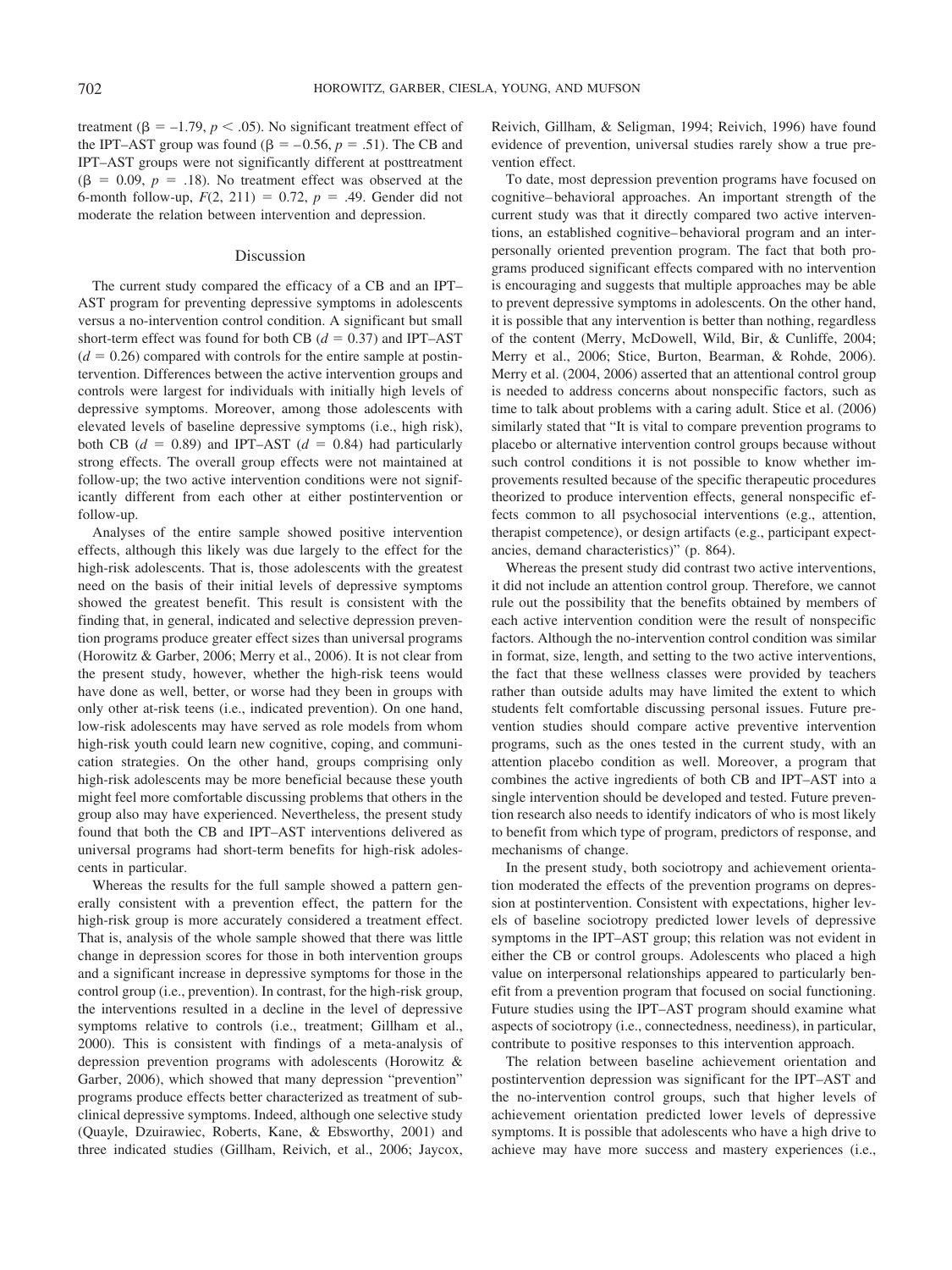good grades, athletic achievements), which then fosters positive self-esteem and lower levels of depressive symptoms, regardless of intervention. It is interesting that the relation between achievement orientation and posttreatment depressive symptoms was not significant for those in the CB group. That is, the effectiveness of the CB prevention program was not related to participants' level of achievement orientation. It is possible that the measure of achievement orientation used here did not tap a personality characteristic of most relevance to a CB program. Rather, the tendency to have a negative cognitive style might be a more appropriate individual difference variable on which to select participants for the CB intervention program.

Contrary to expectation, the efficacy of the two active prevention programs was not different for girls and boys. Evidence of sex differences in response to cognitive– behavioral depression prevention programs has been mixed (e.g., Clarke et al., 1993; Petersen et al., 1997; Reivich, 1996; Seligman, Schulman, DeRubeis, & Hollon, 1999). Interpersonal prevention approaches have been found to be effective with females (e.g., Forsyth, 2000; Young, Mufson, & Davies, 2006), but gender differences were not tested in these other studies. Important questions about gender differences remain regarding both the structure and content of interventions for preventing depression. For example, are the effects of prevention programs delivered in same versus mixed gender groups different for girls versus boys? Chaplin et al. (2006) showed that girl-only groups were better than coed groups in reducing girls' hopelessness, but were similar to coed groups in reducing depressive symptoms. Moreover, although females are at greater risk for depression than males (Hankin et al., 1998), and several explanations for this heightened risk have been proposed (e.g., Nolen-Hoeksema, 2002), depression prevention programs have not yet been designed to specifically target these hypothesized risk factors. The translation of basic knowledge about the processes that account for gender differences in rates of depression to the actual content of prevention programs remains an important future research direction.

The current study also examined possible mediators of the relation between the prevention programs and depression, including attributional style, coping, and perceived quality of the parent– child relationship. Attributional style partially mediated the positive effect of CB, but not IPT–AST, at postintervention. This is in keeping with the content of the CB program, which includes identifying negative thought patterns, looking for alternative explanations for negative events, and challenging the accuracy of negative beliefs. This result is consistent with other studies that have found that changes in attributional style partially mediated the effect of cognitive interventions on depression (Hollon, Evans, & DeRubeis, 1990; Seligman et al., 1999). Given that the ideal method for testing mediation involves at least three time points (see Cole & Maxwell, 2003), however, the current findings are only suggestive at best and require replication.

Significant effects were not found, however, for the other hypothesized mediators. It is possible that the measures used here were not sensitive to the changes the programs produced. For example, the conflict measure asks broad questions about the parent– child relationship, such as whether the adolescent enjoys spending time with his or her parent. For teens with problematic parental relationships, IPT–AST may have taught them ways of dealing with such problems, but it may not have produced a change in their relationship in a way that was captured by the CBQ. In addition, it is likely that a short-term intervention that does not directly involve parents will not be powerful enough to create a measurable change in parent– child relationships. It also is possible that the programs worked through processes different from those hypothesized and measured here. Nonmeasured, nonspecific factors such as attention and a supportive group leader may have helped adolescents in the intervention programs feel less depressed, although not necessarily by improving their coping behaviors or reducing their level of conflict with parents.

Finally, knowledge related to the IPT–AST program was found to partially mediate the effect of that program on depressive symptoms at postintervention. That is, students in IPT–AST appeared to have learned something from the intervention, which may be related to preventing an increase in depressive symptoms, although a true test of mediation was not possible with only two time points. Moreover, assessing whether participants actually learn the content of an intervention is an important manipulation check that can guide future modifications of the programs.

There are some limitations to the current study. The decrease in depression scores for participants in the two intervention groups in the present study might simply have been a reflection of a demand characteristic rather than a real "treatment" effect. That is, having gone through the intervention, students may have thought that they "should" report fewer symptoms. The fact that participants in the control group showed an increase in symptoms, however, is less likely explained by such expectancy effects.

Another issue regarding the pattern of results concerns the apparent increase in depressive symptoms in the control group at the postintervention assessment and then the drop in symptoms at the 6-month follow-up evaluation. An analysis of the attrition data provided a partial explanation for this somewhat puzzling finding. The significant intervention by attrition interaction indicated that within the no-intervention control condition, those participants who did not complete the 6-month follow-up had higher depression scores at the postintervention assessment than did those who were retained at follow-up. That is, within the control group, but not the intervention groups, adolescents with higher levels of depressive symptoms at postintervention were significantly less likely to complete the follow-up assessment. Thus, we might have lost the very people who would have been the most likely to show continued elevations in depression scores. Although the analyses using the last observation carried forward method (Shao & Zhong, 2003) did not yield significant differences for the follow-up comparison, it is still possible that the depression scores of these "lost" participants would have continued to increase over time rather than stay at their postintervention levels. If so, then their posttest scores might have been an underestimate of their worsening depression scores. In addition, those members of the control group experiencing high levels of depressive symptoms may have received treatment between the postintervention and follow-up assessments. A limitation of this study is that we did not obtain information regarding treatment between assessments.

Another limitation of this study was that, because of the large number of participants, it was not possible to conduct diagnostic interviews. Nevertheless, symptoms alone make up a meaningful outcome, as subclinical depressive symptoms in youth predict an increased risk for subsequent depressive disorders (Clarke et al., 1995; Pine et al., 1999) as well as other problems such as sub-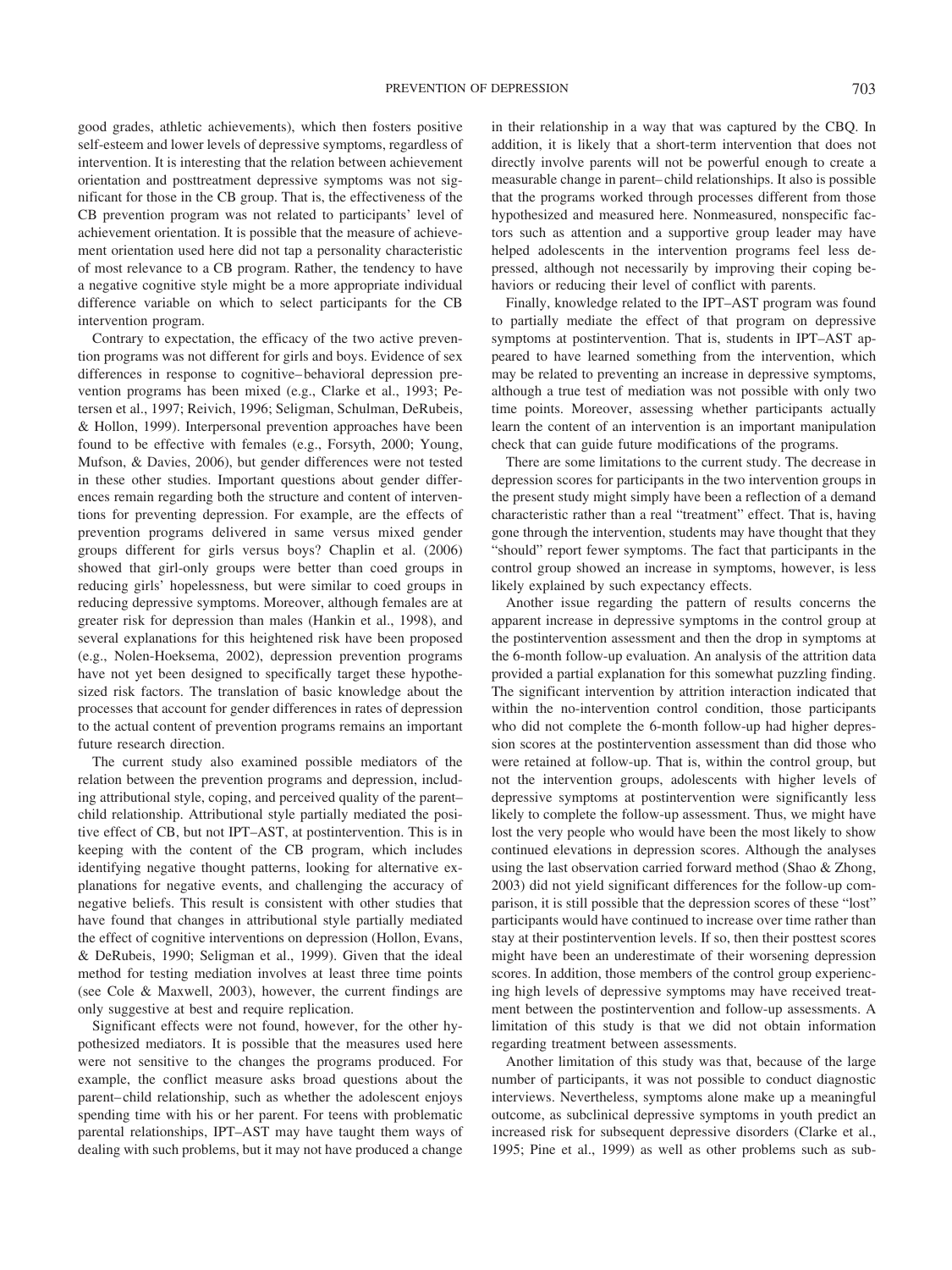stance use, academic problems, and teen pregnancy (Gillham et al., 2000). Although depressive symptoms and diagnoses are often correlated (e.g., Clarke et al., 2001), one cannot assume that a preventive effect on symptoms would necessarily affect diagnoses. Indeed, some studies have shown significant effects for symptoms but not disorders (e.g., Seligman et al., 1999). Future prevention studies should measure both depressive symptoms and diagnoses.

Another constraint of the relatively large sample was that it was not possible to conduct the individual pregroup sessions in the IPT–AST condition. This might have diluted the focus on teens' individual interpersonal issues and their ability to target their specific problems in the group, thereby affecting the proposed mechanisms of change for IPT–AST. Thus, more powerful effects might have been found for IPT–AST had these individual pregroup sessions been conducted.

On the other hand, the sample size was relatively small for a universal intervention study. Universal prevention programs typically require very large samples sizes to show an effect (Cuijpers, 2003). Nevertheless, we had sufficient power to detect small effects (0.16) for the primary outcome analyses, and we were slightly underpowered for the moderator analyses (Maxwell, 2000).

In addition, results of the current study might not generalize to the full population of high school students because of the modest (63%) participation rate. Moreover, the results might not generalize to a more ethnically diverse sample. More research is needed to evaluate the efficacy of these and other depression prevention programs in samples that are more culturally and ethnically representative (e.g., see Cardemil, Reivich, Beevers, Seligman, & James, 2007; Cardemil, Reivich, & Seligman, 2002).

Another limitation was that independent observations of therapists were not completed, so absolute fidelity to intervention protocols cannot be assured. Although the sessions were monitored by experienced clinicians during the weekly supervision meetings, it is possible that group leaders did not fully describe everything that went on in the groups. When possible, researchers should audio- or videotape the intervention sessions so that they can be reviewed for fidelity.

Finally, results varied somewhat for the different measures of depressive symptoms. Although these measures were highly correlated, in general, the effects appeared to be stronger for the CDI compared with the CES–D. Other studies (e.g., Merry et al., 2004; Sheffield et al., 2006) that have used multiple measures of depressive symptoms also have found different results by measure. For example, Sheffield et al. (2006) similarly used both the CDI and CES–D and reported significant effects for intervention group on the linear time trajectories for CDI, but not for the CES–D. In a prevention study using the Reynolds Adolescent Depression Scale (Reynolds & Mazza, 1998) and the Beck Depression Inventory (Beck, Steer, & Brown, 1996, Merry et al. (2004) suggested that differences in the statistically significant effects were possibly due to the Beck Depression Inventory having greater variability than the Reynolds Adolescent Depression Scale, which was not related to the intervention. In addition, whereas the CDI appears to measure the severity of the depressive symptoms, the CES–D seems to be a measure of how frequently the person experienced the symptoms in the past week. Future prevention studies should continue to use multiple measures of depressive symptoms to try to determine what each instrument is actually assessing, and whether the differences are methodological, substantive, or both.

Future studies also should examine other potential predictors and moderators of outcomes, such as parental psychopathology and child comorbidity. For example, parental psychopathology has been found to predict a worse outcome in treatment studies of depressed youth (Birmaher et al., 2000) and may affect the results of prevention studies as well. The extent to which other child and family characteristics influence the outcome of depression prevention programs should be explored so that such programs can be modified to address these additional factors.

Another very important issue for future research is how to design prevention programs that have more enduring effects. Although some studies (Gillham et al., 1995; Merry et al., 2004) have found longer lasting effects, the present study and others (e.g., Clarke et al., 1995; Spence, Sheffield, & Donovan, 2005) have successfully produced positive short-term outcomes but not sustained effects over time. One approach may be to provide periodic booster sessions to help preserve the short-term benefits provided by the interventions. Indeed, some treatment studies have found that infrequent but long-term cognitive– behavioral therapy sessions reduce the likelihood of relapse of depression (e.g., Kroll, Harrington, Jayson, & Fraser, 1996). Kroll et al. (1996) reported that the cumulative risk for adolescent depressed patients who continued in CBT for 6 months after the acute phase was significantly lower (0.2) than that in the comparison group that had not received the continuation therapy (0.5). The addition of booster sessions or supplemental information and reminders delivered periodically by telephone, mail, or e-mail should be evaluated in long-term follow-up studies in the future. Training teachers to continue implementing components of these programs throughout the school year also may be a way to sustain their short-term benefits.

In summary, the present study compared the efficacy of a CB program, an IPT–AST program, and a no-intervention control group for preventing depressive symptoms in adolescents. Small positive, short-term effects were found for the two active interventions compared with controls for the whole sample at postintervention. Large positive effects were found at postintervention for both programs compared with controls for adolescents with high initial levels of depressive symptoms (high risk). Sociotropy and achievement orientation moderated the effects of the interventions. A nonsignificant trend was found for changes in attributional style to partially mediate the effect of the CB program on depressive symptoms; evidence for other hypothesized mediators was not found, however. Positive effects were not maintained at follow-up. Future studies should assess both symptoms and diagnoses and focus on methods to help maintain the positive short-term effects of preventive interventions over more extended periods of time.

#### References

- Aiken, L. S., & West, S. G. (1991). *Multiple regression: Testing and interpreting interactions.* Newbury Park, CA: Sage.
- Baldwin, S. A., Murray, D. M., & Shadish, W. R. (2005). Empirically supported treatments or type I errors? Problems with the analysis of data from group-administered treatments. *Journal of Consulting and Clinical Psychology, 73,* 924 –935.
- Baron, R.M., & Kenny, D.A. (1986). The moderator-mediator variable distinction in social psychological research: Conceptual, strategic, and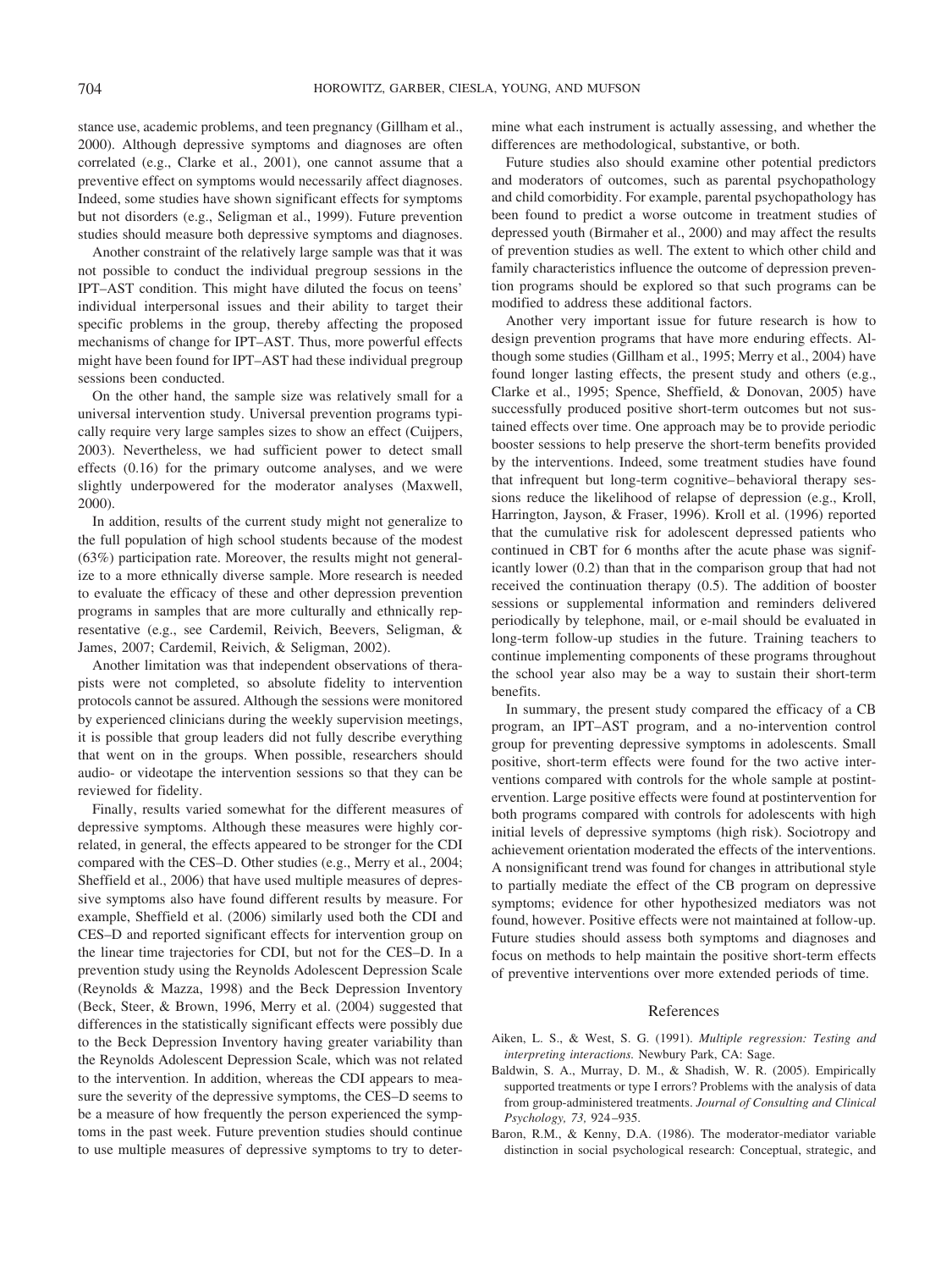statistical considerations. *Journal of Personality and Social Psychology, 51,* 1173–1182.

- Beck, A. T. (1967). *Depression: Clinical, experiential, and theoretical aspects.* New York: Harper & Row.
- Beck, A. T. (1982). Cognitive theory of depression: New perspectives. In P. Clayton & J. Barrett (Eds.), *Treatment of depression: Old controversies and new approaches* (pp. 265–290). New York: Raven Press.
- Beck, A. T., Epstein, N., & Harrison, R. (1983). Cognitions, attitudes and personality dimensions in depression. *British Journal of Cognitive Psychotherapy, 1,* 1–16.
- Beck, A. T., Rush, A. J., Shaw, B. F., & Emery, G. (1979). *Cognitive therapy of depression.* New York: Guilford Press.
- Beck, A. T., Steer, R. A., & Brown, G. K. (1996). *Beck Depression Inventory* (2nd ed.). San Antonio, TX: Psychological Corporation.
- Beutler, L. E., Engle, D., Mohr, D., & Daldrup, R. J. (1991). Predictors of differential response to cognitive, experiential, and self-directed psychotherapeutic procedures. *Journal of Consulting and Clinical Psychology, 59,* 333–340.
- Birmaher, B., Brent, D. A., Kolko, D., Baugher, M., Bridge, J., Holder, D., et al. (2000). Clinical outcome after short-term psychotherapy for adolescents with major depressive disorder. *Archives of General Psychiatry, 57,* 29 –36.
- Birmaher, B., Ryan, N., Williamson, D., Brent, D., Kaufman, J., Dahl, R., et al. (1996). Childhood and adolescent depression: A review of the past 10 years, Part I. *Journal of the American Academy of Child and Adolescent Psychiatry, 35,* 1427–1439.
- Brent, D. A., Perper, J. A., Moritz, G., Allman, C., Friend, A., Roth, C., et al. (1993). Psychiatric risk factors for adolescent suicide: A case-control study. *Journal of the American Academy of Child and Adolescent Psychiatry, 32,* 521–529.
- Cardemil, E. V., Reivich, K. J., Beevers, C. G., Seligman, M. E. P., & James, J. (2007). The prevention of depressive symptoms in low-income minority children: Two-year follow-up. *Behavior Research and Therapy, 45,* 313–327.
- Cardemil, E. V., Reivich, K. J., & Seligman, M. E. P. (2002). The prevention of depressive symptoms in low-income minority middleschool students. *Prevention & Treatment,* 5, Article 8. Retrieved March 15, 2002, from http://journals.apa.org/prevention/volume5/ pre0050008a.html
- Carver, C. S., Scheier, M. F., & Weintraub, J. K. (1989). Assessing coping strategies: A theoretically based approach. *Journal of Personality and Social Psychology, 56,* 267–283.
- Chaplin, T. M., Gillham, J. E., Reivich, K., Elkon, A. G. L., Samuels, B., Freres, D. R., et al. (2006). Depression prevention for early adolescent girls: A pilot study of all-girls versus co-ed groups. *Journal of Early Adolescence, 26,* 110 –126.
- Clarke, G. N., Hawkins, W., Murphy, M., & Sheeber, L. (1993). Schoolbased primary prevention of depressive symptomatology in adolescents: Findings from two studies. *Journal of Adolescent Research, 8,* 183–204.
- Clarke, G. N., Hawkins, W., Murphy, M., Sheeber, L. B., Lewinsohn, P. M., & Seeley, J. R. (1995). Targeted prevention of unipolar depressive disorder in an at-risk sample of high school adolescents: A randomized trial of a group cognitive intervention. *Journal of the American Academy of Child and Adolescent Psychiatry, 34,* 312–321.
- Clarke, G. N., Hornbrook, M., Lynch, F., Polen, M., Gale, J., Beardslee, W., et al. (2001). A randomized trial of a group cognitive intervention for preventing depression in adolescent offspring of depressed parents. *Archives of General Psychiatry, 58,* 1127–1134.
- Clarke, G. N., & Lewinsohn, P. M. (1995). *Instructor's manual for the adolescent coping skills course.* Unpublished manual, Oregon Health Sciences University, Portland.
- Cole, D. A., & Maxwell, S. E. (2003). Testing mediational models with longitudinal data: Questions and tips in the use of structural equation modeling. *Journal of Abnormal Psychology, 112,* 558 –577.
- Cuijpers, P. (2003). Examining the effects of prevention programs on the incidence of new cases of mental disorders: The lack of statistical power. *American Journal of Psychiatry, 160,* 1385–1391.
- Fleming, J. E., & Offord, D. R. (1990). Epidemiology of childhood depressive disorders: A critical review. *Journal of the American Acad*emy of Child and Adolescent Psychiatry, 155, 647-654.
- Forsyth, K. M. (2000). The design and implementation of a depression prevention program*. Dissertation Abstracts International, 61*(12), 6704B. (UMI No. 9999536)
- Gillham, J. E., Hamilton, J., Freres, D. R., Patton, K., & Gallop, R. (2006). Preventing depression among early adolescents in the primary care setting: A randomized controlled study of the Penn Resiliency Program. *Journal of Abnormal Child Psychology, 34,* 203–219.
- Gillham, J. E., Reivich, K. J., Freres, D. R., Lascher, M., Litzinger, S., Shatté, A., & Seligman, M. E. P. (2006). School-based prevention of depression and anxiety symptoms in early adolescence: A pilot of a parent intervention component. *School Psychology Quarterly, 21,* 323– 348.
- Gillham, J. E., Reivich, K. J., Jaycox, L. H., & Seligman, M. P. E. (1995). Prevention of depressive symptoms in schoolchildren: Two-year followup. *Psychological Science, 6,* 343–351.
- Gillham. J. E., Shatté, A. J., & Freres, D. R. (2000). Preventing depression: A review of cognitive– behavioral and family interventions. *Applied and Preventive Psychology, 9,* 63– 88.
- Hankin, B. L., Abramson, L. Y., Moffitt, T. E., Silva, P. A., McGee, R., & Angell, K. E. (1998). Development of depression from preadolescence to young adulthood: Emerging gender differences in a 10-year longitudinal study. *Journal of Abnormal Psychology, 107, 128-140*.
- Hollon, S. D., Evans, M. D., & DeRubeis, R. J. (1990). Cognitive mediation of relapse prevention following treatment for depression: Implications of differential risk. In R. E. Ingram (Ed.), *Psychological aspects of depression* (pp. 117–136). New York: Plenum Press.
- Horowitz, J. L., & Garber, J. (2006). The prevention of depressive symptoms in children and adolescents: A meta-analytic review. *Journal of Consulting and Clinical Psychology, 74,* 401– 415.
- Ialongo, N. S., Werthamer, L., Kellam, S. G., Brown, C. H., Wang, S., & Lin, Y. (1999). Proximal impact of two first-grade preventive interventions on the early risk behaviors for later substance abuse, depression, and antisocial behavior. *American Journal of Community Psychology, 27,* 599 – 641.
- Jaycox, L. H., Reivich, K. J., Gillham, J., & Seligman, M. E. P. (1994). Prevention of depressive symptoms in school children. *Behavior Research and Therapy, 32,* 801– 816.
- Kellam, S. G., Rebok, G. W., Mayer, L. S., Ialongo, N., & Kalodner, C. R. (1994). Depressive symptoms over first grade and their response to a developmental epidemiologically based preventive trial aimed at improving achievement. *Development and Psychopathology, 6,* 463– 481.
- Kendall, P. C., & Flannery-Schroeder, E. C. (1998). Methodological issues in treatment research for anxiety disorders in youth. *Journal of Abnormal Child Psychology, 26,* 27–38.
- Kovacs, M. (1985). The Children's Depression Inventory. *Psychopharmacology Bulletin, 21,* 995–998.
- Kovacs, M. (1996). The course of childhood-onset depressive disorders. *Psychiatric Annals, 26,* 326 –330.
- Kovacs, M. (2001). *Children's Depression Inventory manual*. North Tonawanda, NY: Multi-Health Systems.
- Kroll, L., Harrington, R., Jayson, D., & Fraser, J. (1996). Pilot study of continuation cognitive– behavioral therapy for major depression in adolescent psychiatric patients. *Journal of the American Academy of Child and Adolescent Psychiatry, 35,* 1156 –1161.
- Lewinsohn, P. M., Clarke, G. N., Seeley, J. R., & Rohde, P. (1994). Major depression in community adolescents: Age at onset, episode duration, and time to recurrence. *Journal of the American Academy of Child and Adolescent Psychiatry, 33,* 809 – 818.